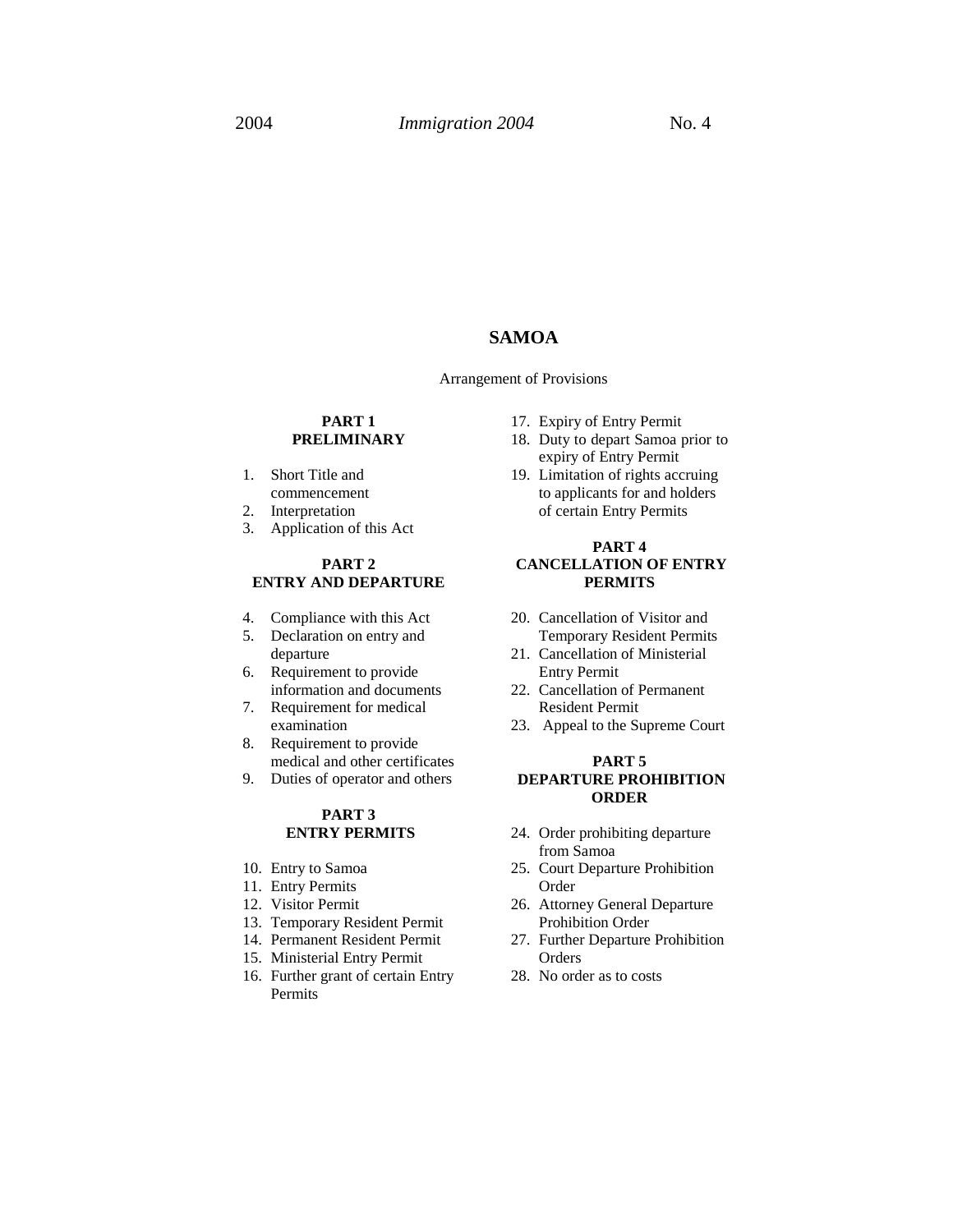### **PART 6 PROHIBITED IMMIGRANT**

- 29. Prohibited Immigrant
- 30. Who may be declared a Prohibited Immigrant
- 31. Offences and liability concerning a Prohibited Immigrant

### **PART 7 DEPORTATION**

- 32. Deportation
- 33. Procedure for deportation
- 34. Transportation of Deported Person and certain others from Samoa

### **PART 8 EMPLOYMENT IN SAMOA**

- 35. Employment in Samoa
- 36. Application to be employed in Samoa
- 37. Register of Entry Permits to undertake employment

#### **PART 9 DUTY AND JURISDICTION OF COURTS**

- 38. Duty of Court to inform the Minister
- 39. Jurisdiction of Courts

#### **PART 10 TRANSIT PASSENGER PROVISIONS**

- 40. Transit Permit
- 41. Transit Passenger provisions
- 42. Transportation of Transit Passenger

#### **PART 11 MISCELLANEOUS**

- 43. Powers
- 44. Delegation by Minister
- 45. Delegation by Chief Executive Officer of the Ministry of Commerce, Industry and Labour
- 46. Duty to co-operate
- 47. Evidence by Certificate
- 48. Minister to determine fees and charges
- 49. Offences and Penalties
- 50. Seizure of ship and aircraft
- 51. Powers of Officers
- 52. Administrative Review
- 53. Establishment, maintenance and protection of registers and data
- 54. Service of notices
- 55. Regulations
- 56. Savings and transitional arrangements
- 57. Repeal and Consequential amendments

### **2004, No. 4**

**\_\_\_\_\_\_\_\_\_\_**

**AN ACT relating to the entry into, and presence in, and the departure and removal from Samoa of aliens and certain other persons.**  $[21^{st} January 2004]$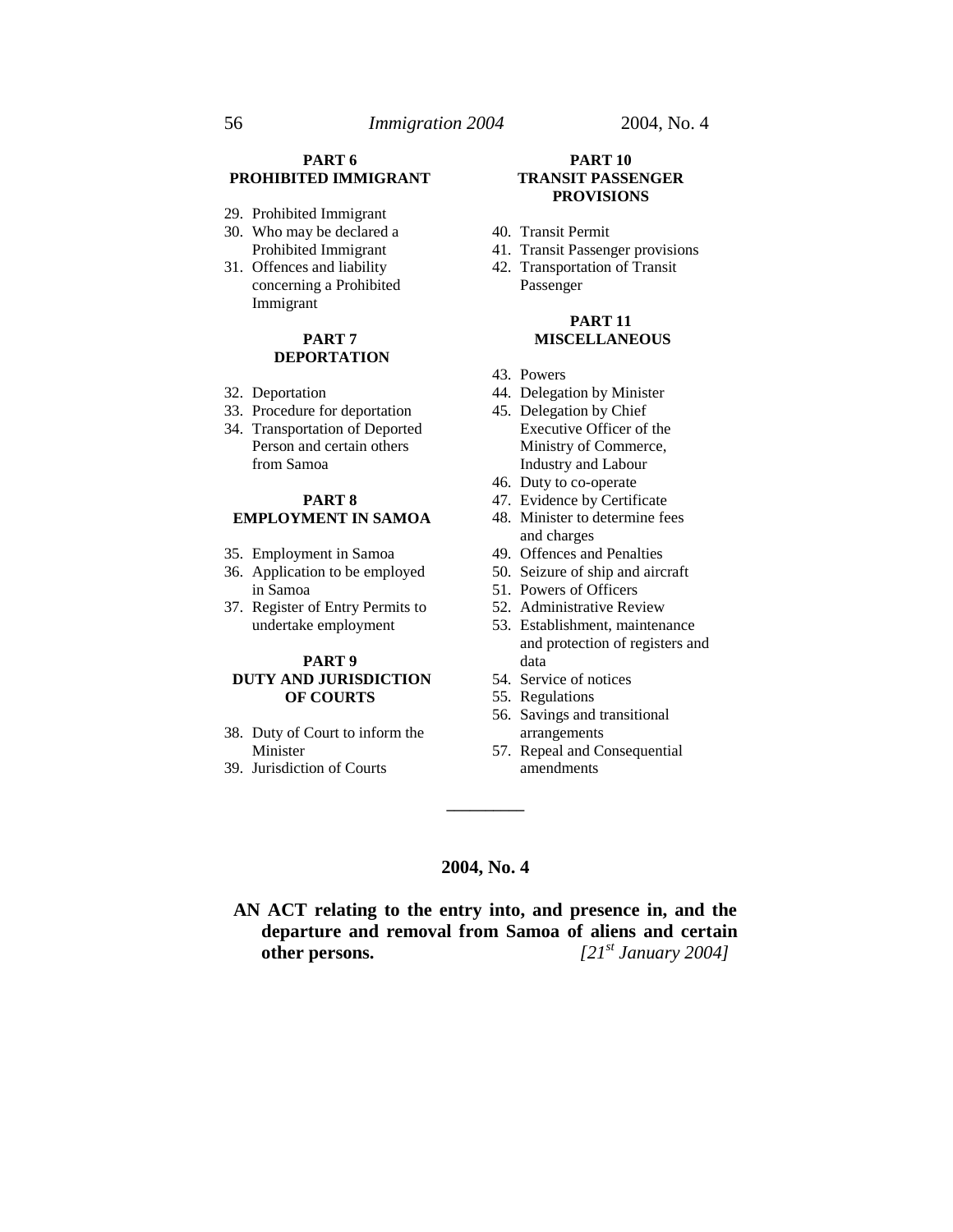**BE IT ENACTED** by the Legislative Assembly of Samoa in Parliament assembled as follows:

## **PART 1 PRELIMINARY**

**1. Short title and commencement**–(1) This Act may be cited as the Immigration Act 2004.

(2) This Act shall commence on the date nominated by the Minister.

(3) Notice of commencement of this Act shall be published in Samoan and English in the Savali and one other newspaper circulating in Samoa.

**2. Interpretation** – In this Act, unless the context otherwise requires:

- "aircraft" means any machine that can derive support in the atmosphere from the reactions of the air otherwise than by the reactions of the air against the surface of the earth;
- "citizen" means a person who is a citizen of Samoa under the provisions of the Citizenship Act 2004; the Independent State of Samoa:
- "Departure Prohibition Order" means an order made under sections 25 or 26 prohibiting a person from departing or attempting to depart from Samoa for any place outside Samoa:

"Deportation Order" means an order made under section 32:

- "employment" includes any contract of service to which the Labour and Employment Act 1972 applies, and work done, whether on a permanent, temporary or casual basis either for another person or on a self-employed basis but does not include employment exempted by the Minister by Notice concerning Samoa's:
	- (a) diplomatic and international and regional obligations and relationships; or
	- (b) national interest.

"Entry Permit" means a permit granted under Part 3:

"Government" means the Government of Samoa: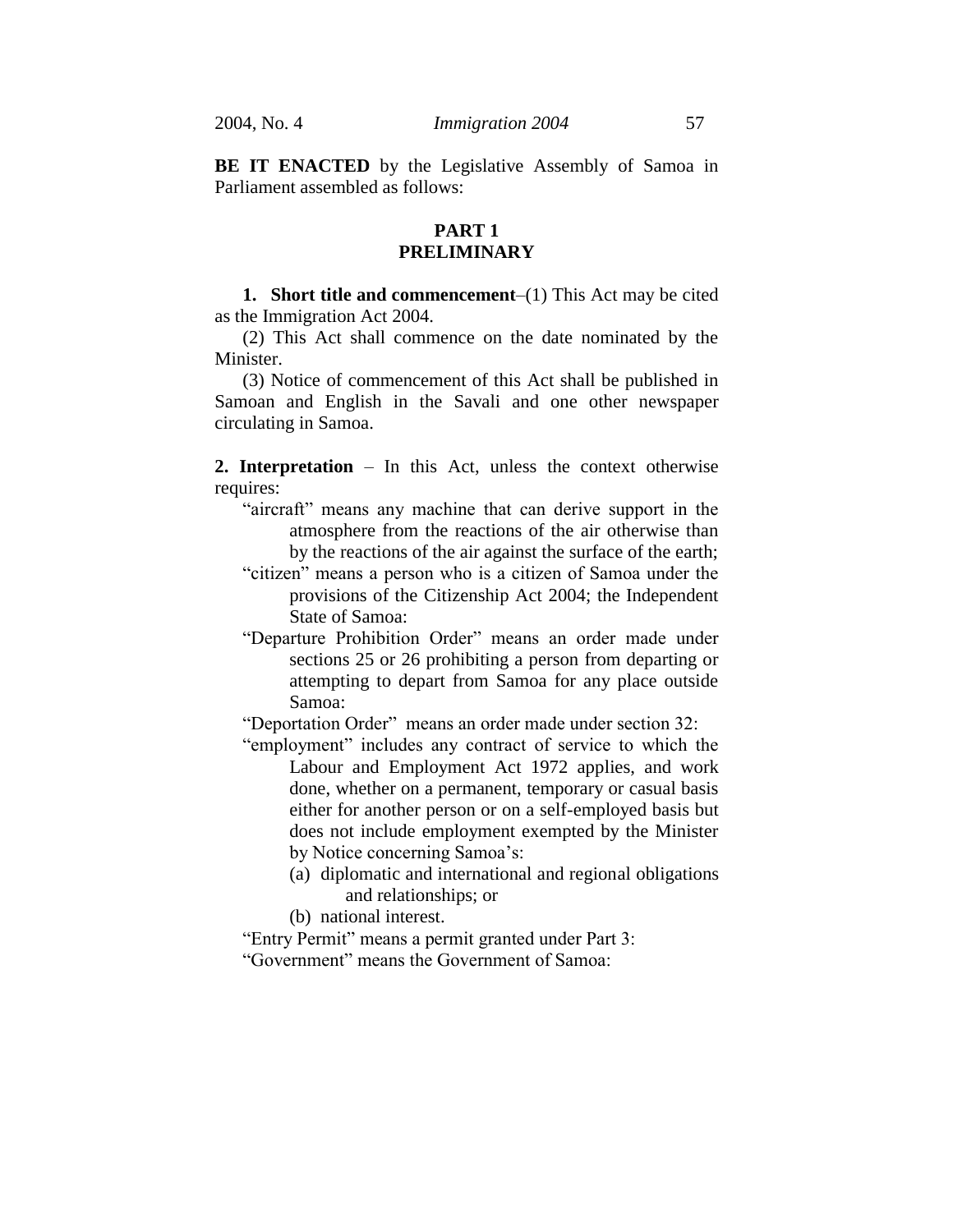- "Minister" means the Minister responsible for Immigration from time to time:
- "Ministerial Entry Permit" means a permit granted under section 15:
- "Officer" means an officer or other employee of the Ministry or agency responsible for Immigration from time to time and such other person as the Minister may nominate from time to time:
- "Operator" includes any captain or owner or operator or charterer or agent:
- "Permanent Resident Permit" means a permit granted under section 14:
- "Proclaimed Area" means:
	- (a) an area of a Regulated Port or Airport; and
	- (b) any other area or place; and
	- (c) any transport between one Proclaimed Area and another Proclaimed Area,

designated as such by the Minister by Notice, and for the purposes of this Act entry into a Proclaimed Area shall not be taken as entry to Samoa;

- "Prohibited Immigrant" means a person declared by the Minister to be such under section 29:
- "Regulated Port or Airport" means a port or airport in Samoa declared as such by the Minister by Notice:

"Samoa" means the Independent State of Samoa:

- "ship" means every description of craft used, or capable of being used, in marine transportation and includes canoes, fishing vessels, hovercraft, non-displacement vessels and mobile offshore units:
- "Temporary Resident Permit" means a permit granted under section 13:
- "Transit Passenger" means a person, other than a citizen or person holding an Entry Permit, who is travelling by ship or aircraft from a country or place outside Samoa to another country or place outside Samoa and whose journey requires the person to travel via Samoa or passage through Samoa as part of such journey and "in transit" and "transitting" shall have corresponding meanings: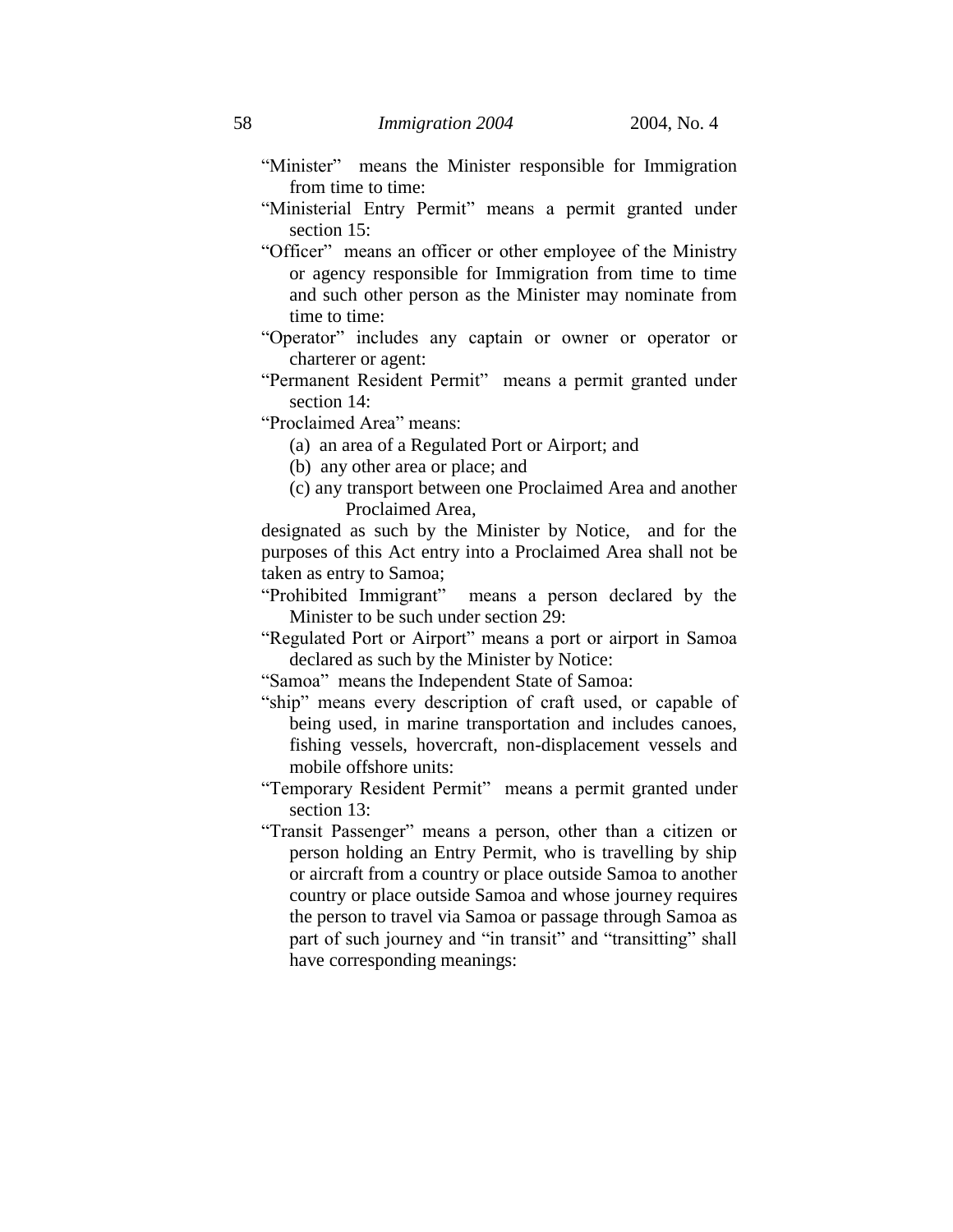"Visitor Permit" means a permit granted under section 12.

**3. Application of this Act**–(1) This Act shall bind the Government.

(2) Despite any other law and subject to section 39:

- (a) this Act shall apply to any act or omission or event which occurs in Samoa or any other place; and
- (b) the Court of Appeal and the Supreme Court and the District Court shall have jurisdiction to hear and determine any matter for which this Act provides such Court with jurisdiction irrespective of whether any act or omission or event occurs in Samoa or any other place.

# **PART 2 ENTRY AND DEPARTURE**

**4. Compliance with this Act**–(1) Subject to subsection (4), every person shall enter and depart from Samoa in accordance with the provisions of this Act.

(2) Except where the Minister may exempt a person from such requirement, every person shall enter and depart from Samoa through a Regulated Port or Airport.

(3) Any person who contravenes subsections (1) or (2) commits an offence.

(4) Notwithstanding the other provisions of this Act, it shall not be an offence for any person on a ship or aircraft which is wrecked or in distress to land or be landed in Samoa provided that such person presents before the Minister or an Officer nominated by the Minister at the first available opportunity after landing.

**5. Declaration on entry and departure**–(1) Every person who is about to enter or who has entered Samoa or who is about to depart from Samoa shall, if required by the Minister by Notice, complete and deliver to the Minister or to a person nominated by the Minister a declaration in a form approved by the Minister.

(2) Any person who being required to complete and deliver a declaration in accordance with subsection (1):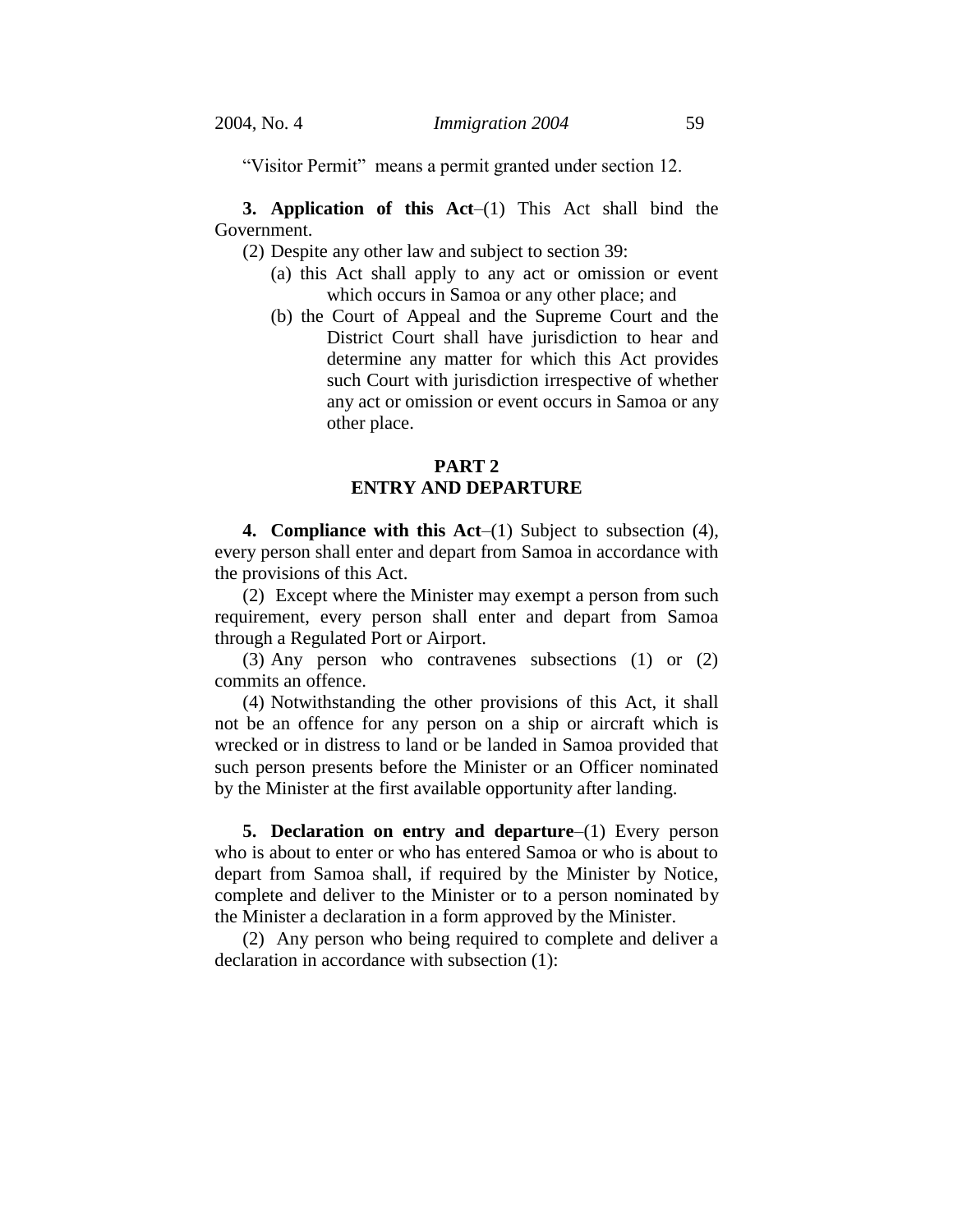- (a) refuses or fails to do so; or
- (b) completes and delivers a declaration which is in any respect false or misleading or incomplete,

commits an offence.

**6. Requirement to provide information and documents**– (1) The Minister may require any person who is about to enter or who has entered Samoa or who is about to depart from Samoa to answer any question which the Minister or a person nominated by the Minister may ask concerning any matter determined by the Minister by Notice.

(2) The Minister may require any person who is about to enter or who has entered Samoa or who is about to depart from Samoa to provide the Minister or a person nominated by the Minister with any document held by or in the possession of or under the control of the person concerning any matter referred to in subsection (1).

- (3) Any person who:
	- (a) refuses or fails to answer a question when required to do so under subsection (1); or
	- (b) provides a false or misleading or incomplete answer to a question under subsection (1); or
	- (c) refuses or fails to provide a document in accordance with subsection  $(2)$ ; or
	- (d) provides a false or misleading or incomplete document under subsection (2),

commits an offence.

**7. Requirement for medical examination**–(1) The Minister shall seek the advice of the Minister responsible for Health and the Chief Executive Officer of the Ministry of Health in the exercise of the Minister's powers under this section and section 8.

(2) The Minister may require any person who is about to enter or who has entered Samoa or who is about to depart from Samoa to be examined by a medical practitioner nominated by the Minister.

(3) An examination by a medical practitioner under subsection (1) may include a requirement for the person to provide samples of the person's bodily tissue or other biological material.

(4) Any person who: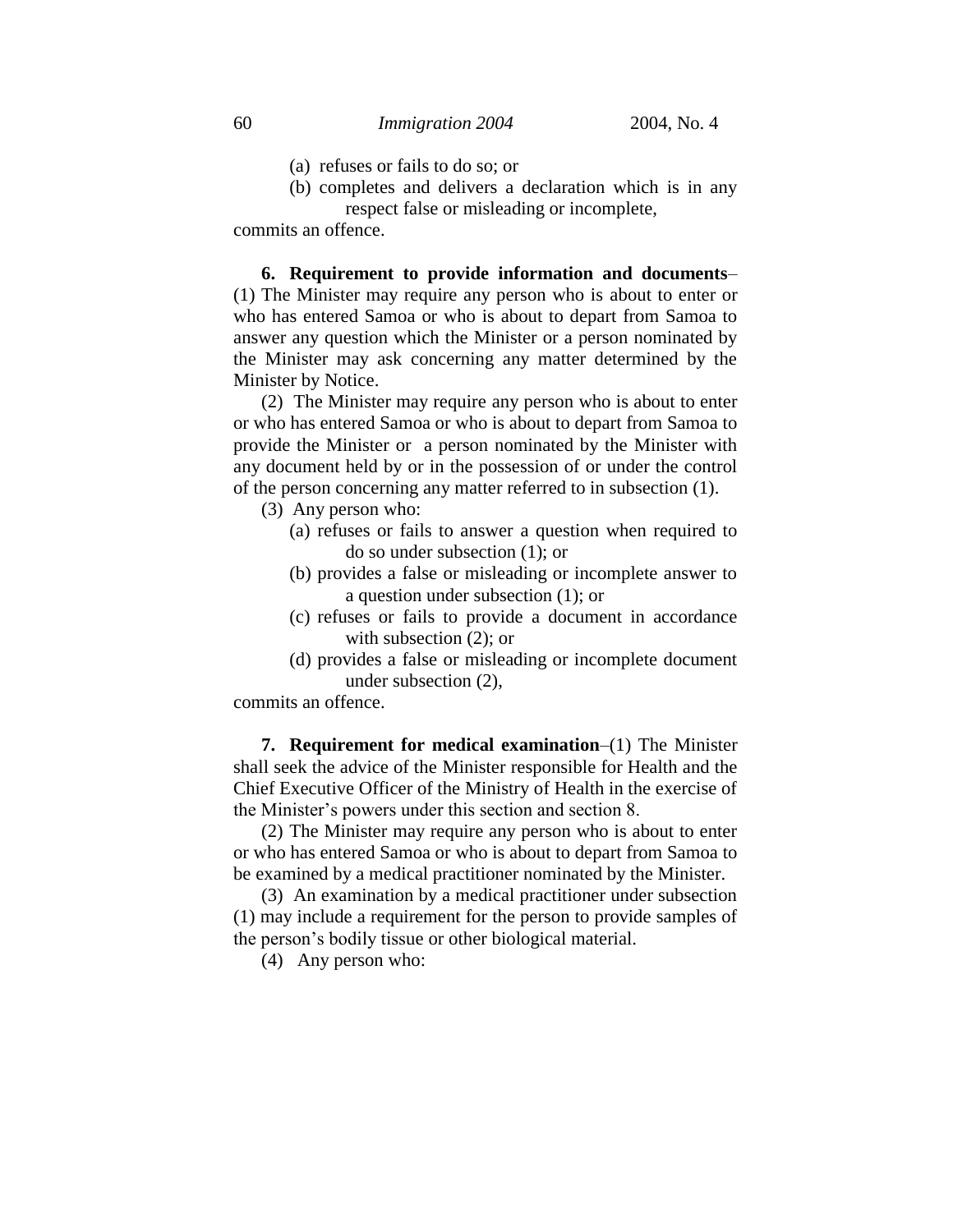- (a) refuses or fails to be medically examined when required to do so under subsection (2); or
- (b) refuses or fails to comply with any reasonable direction or requirement of a medical practitioner who is conducting a medical examination under subsection (2),

commits an offence.

**8. Requirement to provide medical and other certificates**– (1) The Minister may require any person who is about to enter or who has entered Samoa or who is about to depart from Samoa to provide the Minister or a person nominated by the Minister with a certificate or other document in a form approved by the Minister concerning any matter determined by the Minister by Notice.

- (2) Any person who:
	- (a) refuses or fails to provide a certificate or document when required to do so under subsection (1); or
	- (b) provides a false or misleading or incomplete certificate or document under subsection (1),

commits an offence.

**9. Duties of operator and others**–(1) The operator of every ship and aircraft about to arrive in or arriving in Samoa from some country or place outside Samoa shall:

- (a) unless exempted by the Minister, ensure that such ship or aircraft enters Samoa and lands at a Regulated Port or Airport, as the case may require;
- (b) deliver to the Officer on duty at such port or airport, as the case may require, prior to the ship or aircraft arriving at such port or airport or at such other time as the Minister may require a list of all persons on the ship or aircraft, including but not limited to the complete name, date of birth, nationality, and passport or other travel document number or details of every person on the ship or aircraft and such other information as the Minister may require in a form approved by the Minister;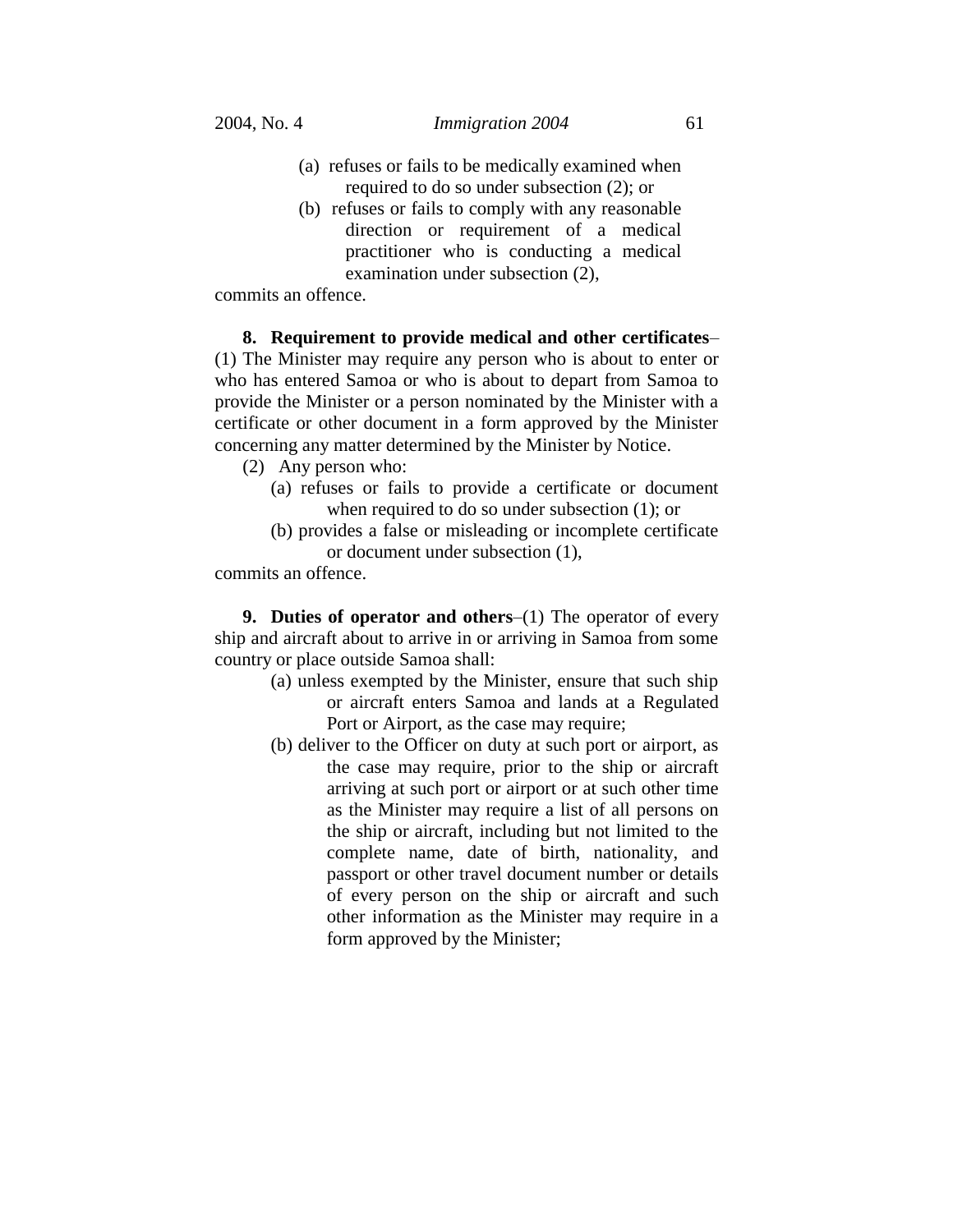- (c) provide to the Minister or person nominated by the Minister with such information as the operator may possess or which the operator may reasonably have within the operator's power or capacity to obtain and which is required by the Minister concerning any person on such ship or aircraft;
- (d) inform the Minister or person nominated by the Minister if the operator knows or has reasonable cause to suspect or believe that any person on such ship or aircraft:

(i) has a contagious or other disease or illness or has a health condition which poses or could pose a risk to the health of any person in Samoa; or

(ii) poses or could pose a risk to the safety of any person in Samoa; or

(iii) is a prohibited immigrant;

- (e) not permit any person on such ship or aircraft to disembark until disembarkation has been authorized by an Officer;
- (f) prevent, with such force as may be reasonably necessary in the circumstances, the disembarkation of any person:

(i) who has been given into the operator's custody under sections 34 or 42 or this section; or

(ii) in respect of whom a deportation order is in place; or

(iii) in respect of whom the operator has been notified by an Officer that such person is a prohibited immigrant;

(g) make arrangements to the satisfaction of the Minister to enable Officers to inspect and examine each person on such ship or aircraft, as the case may require, and provide such accommodation and other facilities and assistance as the Minister may reasonably require to enable such Officers to perform their duties under this Act and any other law;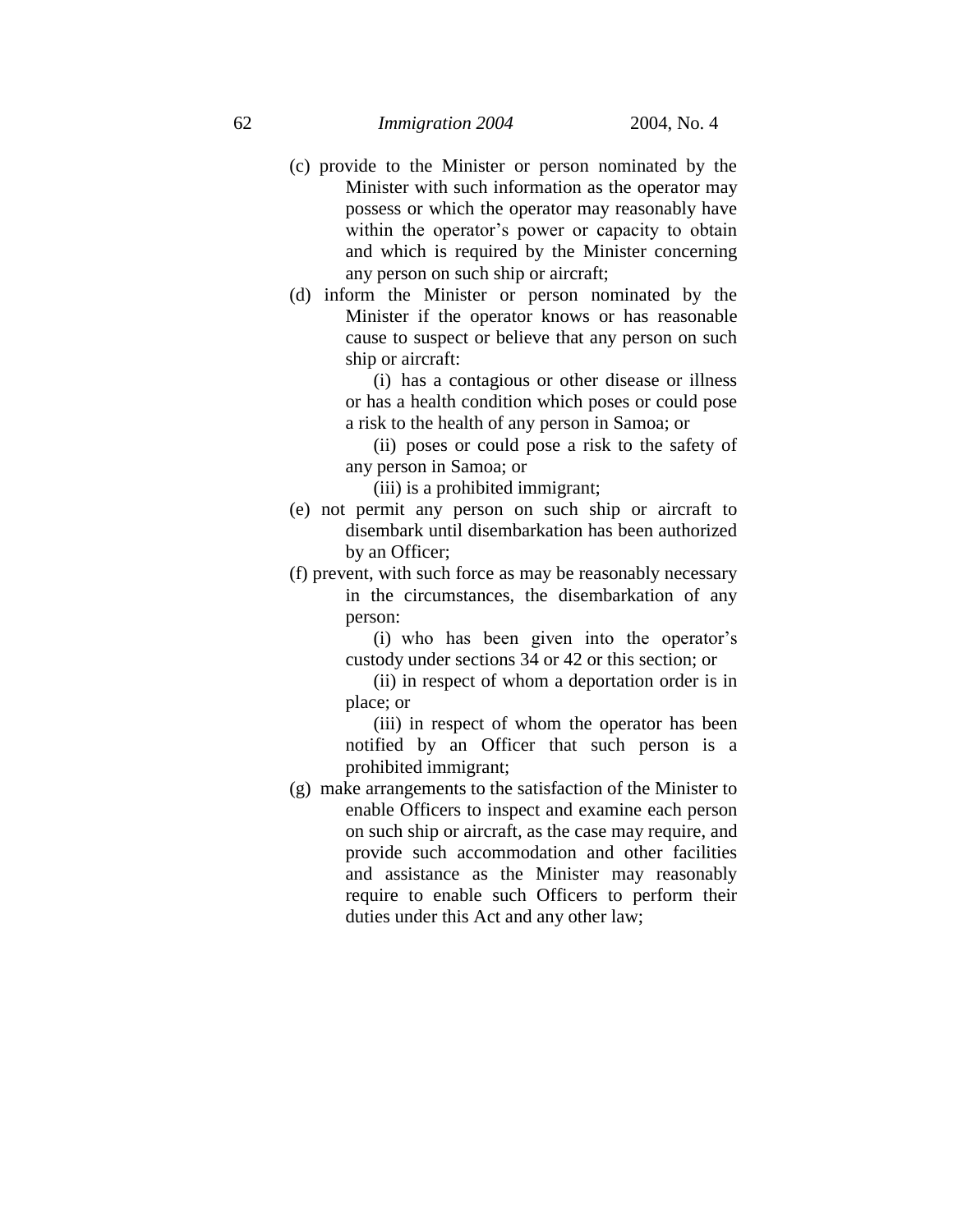(h) ensure that a person is not uplifted by the operator for travel to Samoa where such person does not have the required passport and/or travel documents for such travel and the documents necessary for such person to seek entry to Samoa or to be in transit, as the case may be.

(2) Unless exempted by the Minister, the operator of any ship or aircraft shall ensure that such ship or aircraft departs from Samoa for any country or place outside Samoa only at a Regulated Port or Airport.

(3) The operator of any ship or aircraft about to depart from Samoa for any country or place outside Samoa shall provide the Minister with such information and documents as the Minister may determine by Notice in a form determined by the Minister.

(4) The Minister may prohibit any ship or aircraft from arriving in or departing from Samoa until the Minister is satisfied that the operator of such ship or aircraft has complied with the provisions of this Act or any other law.

(5) Where the Minister refuses permission for any person disembarking from a ship or aircraft to enter Samoa or any Proclaimed Area the Minister may direct the operator of such ship or aircraft to receive and retain such person on such ship or aircraft using such force as may be reasonably necessary in the circumstances and to convey such person from Samoa to such country or place as the Minister may determine.

(6) The owner and manager of every Regulated Port and Airport shall make arrangements to the satisfaction of the Minister to enable Officers to inspect and examine each person about to arrive in or arriving in or transitting Samoa on a ship or aircraft from some place outside Samoa or about to depart from Samoa for any country or place outside Samoa on a ship or aircraft, as the case may be, and provide such accommodation and other facilities and assistance as the Minister may reasonably require to enable such Officers to perform their duties under this Act and any other law.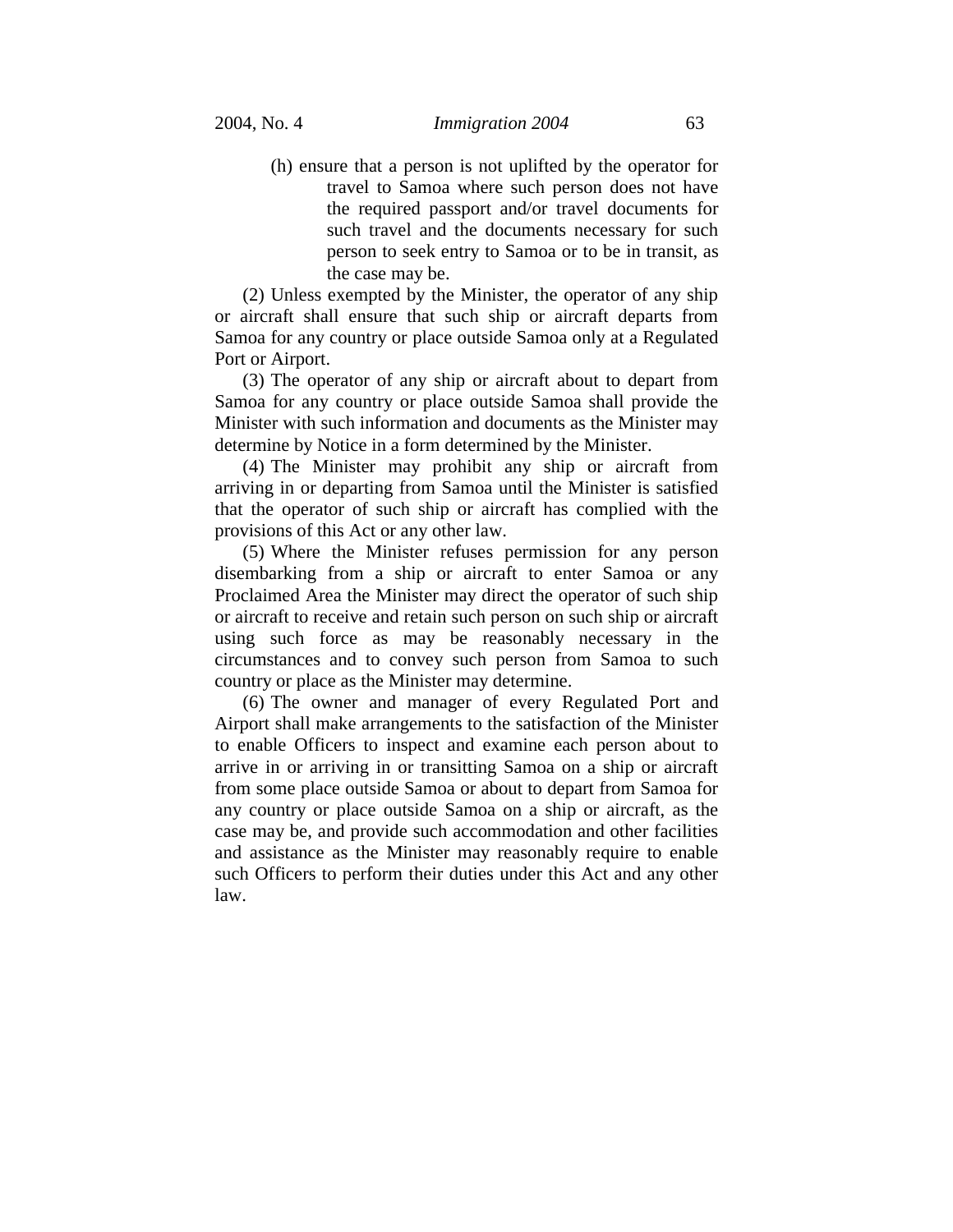(7) In exercising any power or function under subsections (1)(g) and (6) the Minister may determine the duties and responsibilities of operators of ships and aircraft and owners and operators of Regulated Ports and Airports including but not limited to who shall meet the costs and expenses of compliance by such persons under such subsections.

(8) Every person who being required to perform an act or function or duty under this section:

(a) refuses or fails to do so; or

(b) provides false or misleading or incomplete information or documents to the Minister or to an Officer or to a person nominated by the Minister,

commits an offence.

# **PART 3 ENTRY PERMITS**

**10. Entry to Samoa**–(1) Subject to this Act, any person other than a citizen, shall not enter Samoa without an Entry Permit.

(2) In exercising any power, duty or function under this Part and Part 10, the Minister may require any person, other than a citizen, to apply for and be granted an Entry Permit or Transit Permit, as the case may require, prior to the person commencing any journey or travel to Samoa from any country or place outside Samoa.

(3) Any person who contravenes subsection (1) commits an offence.

**11. Entry Permits**–(1) There shall be only the following Entry Permits:

(a) Visitor Permit;

(b) Temporary Resident Permit;

(c) Permanent Resident Permit; and

(d) Ministerial Entry Permit.

(2) In addition to the Entry Permits under subsection (1) there shall be a Transit Permit granted in accordance with the provisions of Part 10.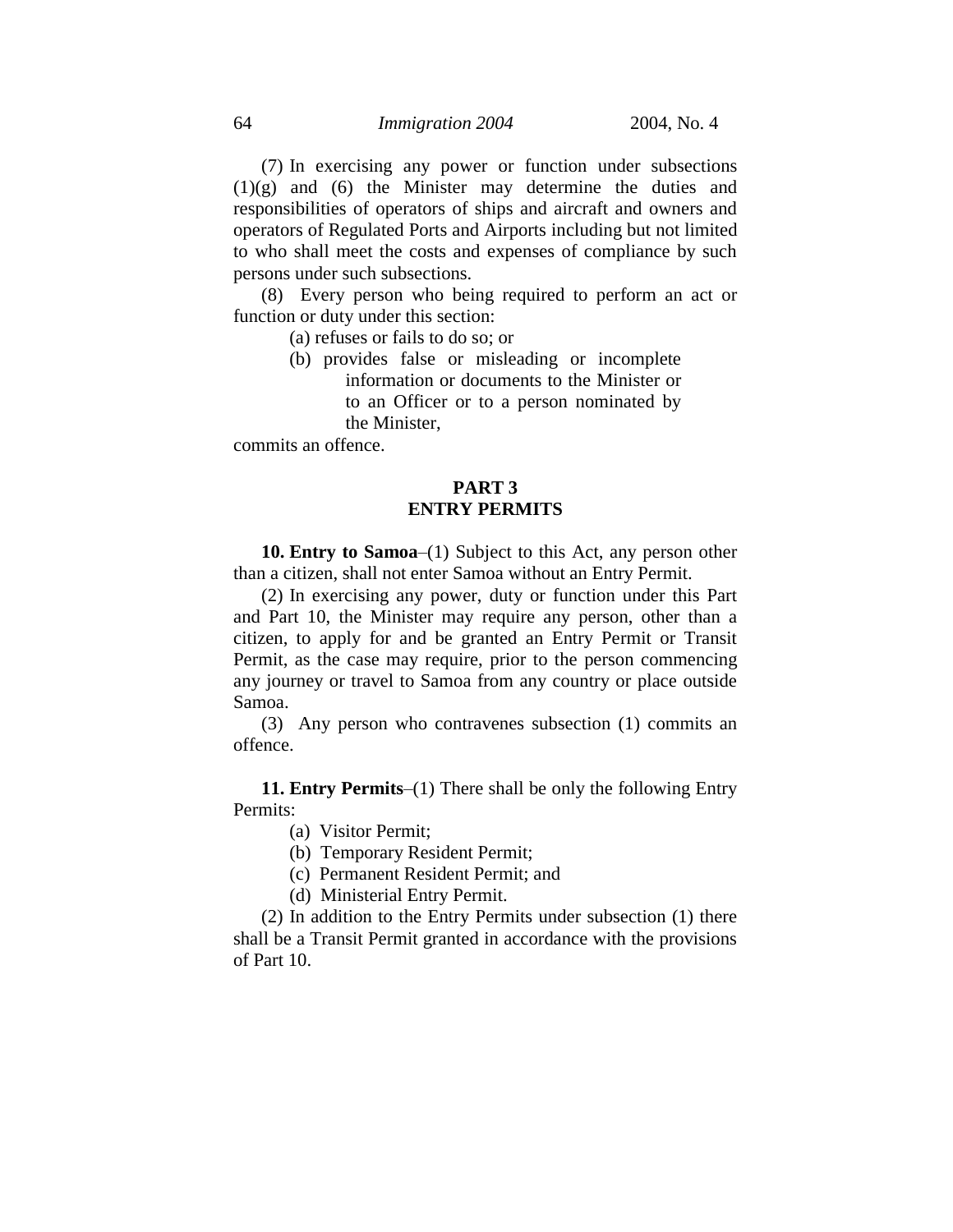- (3) An Entry Permit:
	- (a) shall be issued in a form or forms approved by the Minister; and
	- (b) may include at the time of issue or at any time subsequently such terms and conditions as the Minister may determine.

(4) The terms and conditions under subsection (3) may include but are not limited to sponsorship and the provision of security by way of a bond or otherwise in forms determined by the Minister.

(5) Where a term or condition includes sponsorship, the sponsor shall be liable for all costs and expenses in connection with the care, maintenance and treatment of the person sponsored during such person's presence in Samoa and conveyance from Samoa and to pay to the Government any costs and expenses incurred by the Government in connection with the care, maintenance and treatment of such person during the person's presence in Samoa and conveyance from Samoa.

(6) A Visitor Permit may be applied for with or without a written application as the Minister may determine in a form approved by the Minister.

(7) A Temporary Resident Permit and a Permanent Resident Permit shall be applied for on an application form or forms approved by the Minister.

(8) A Ministerial Entry Permit may be applied for with or without a written application as the Minister may determine in a form approved by the Minister.

(9) An application for an Entry Permit, whether made in writing or otherwise, shall be accompanied by the required fee.

(10) Despite the provisions of this Act, the Minister by Notice may make provision for the grant of an Entry Permit or Transit Permit, as the case may require, for a child born in Samoa or a Proclaimed Area to the holder of an Entry Permit or Transit Permit.

(11) Subject to this Act, the Minister may grant an Entry Permit.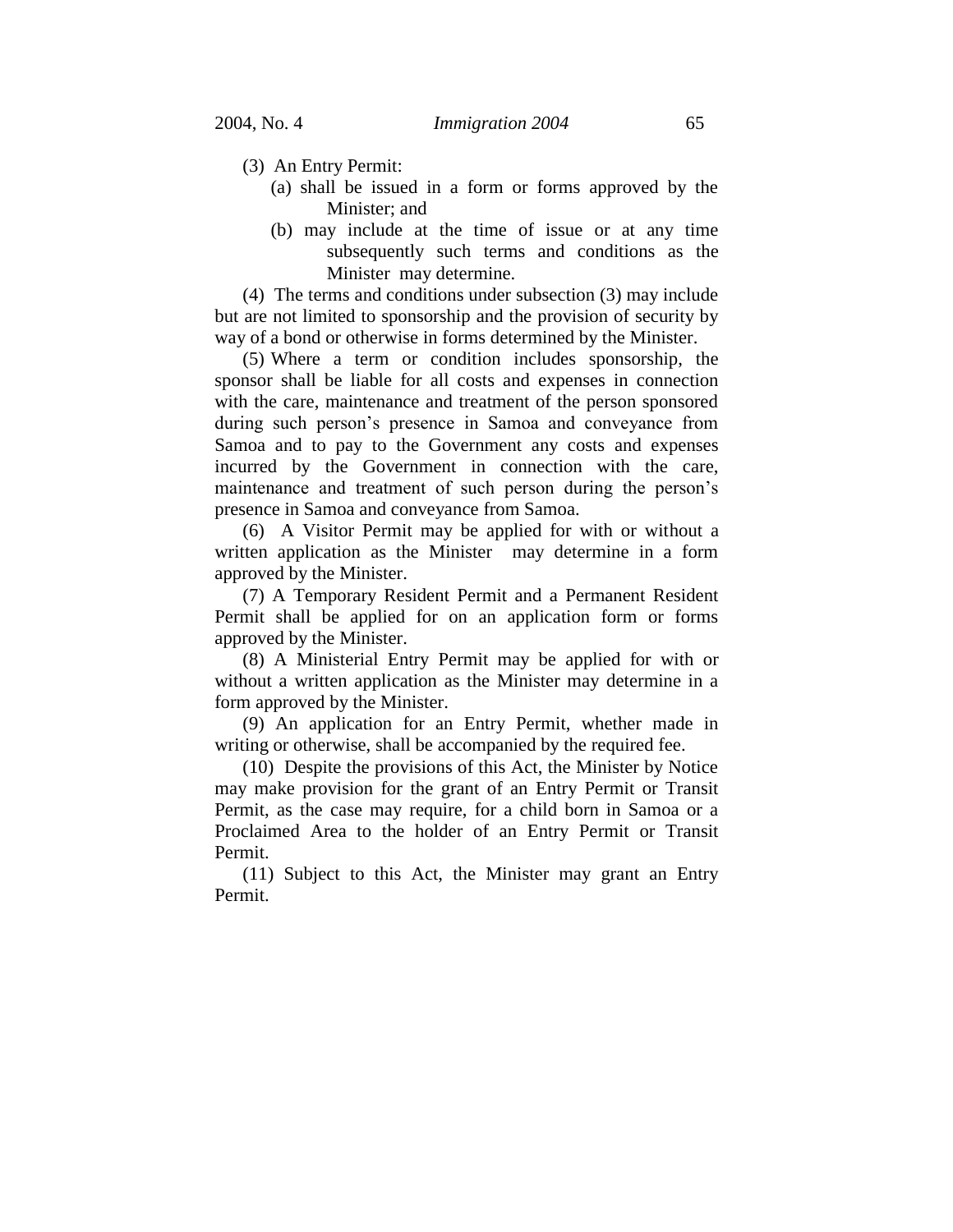**12. Visitor Permit**–(1) For the purposes of this Act and subject to this Act, a Visitor Permit is a permit to enter Samoa once or more often (as determined by the Minister) during the currency of the permit and to remain in Samoa for a period up to a maximum of 60 days as determined by the Minister.

(2) A Visitor Permit shall be granted only to a person entering Samoa:

(a) as a tourist; or

(b) for religious or cultural purposes; or

- (c) for family re-union or family support purposes; or
- (d) for business purposes; or
- (e) for the purpose of accompanying a person entering Samoa under this subsection.

(3) Save where a person has been granted an Entry Permit to undertake employment in Samoa in accordance with Part 8, a person granted a Visitor Permit shall not undertake employment in Samoa during the period in which the person is in Samoa.

(4) A Visitor Permit shall only be granted to a person who is able to establish to the satisfaction of the Minister that the person:

- (a) is of good health and character; and
- (b) has met or will meet, as the case may require, any eligibility criteria determined by the Minister by Notice.

**13. Temporary Resident Permit**–(1) For the purposes of this Act and subject to this Act, a Temporary Resident Permit is a permit to enter Samoa and re-enter Samoa during the currency of the permit and to remain in Samoa up to a maximum of three years.

(2) A Temporary Resident Permit shall be granted only to a person entering Samoa for:

- (a) the conduct of business in Samoa;
- (b) employment in Samoa; or

(c) study in Samoa; or

- (d) academic or scientific research in Samoa; or
- (e) a cultural or religious purpose; or
- (f) a family re-union or family support purpose; or
- (g) a purpose approved by the Minister; or
- (h) the purpose of accompanying a person entering Samoa under this subsection.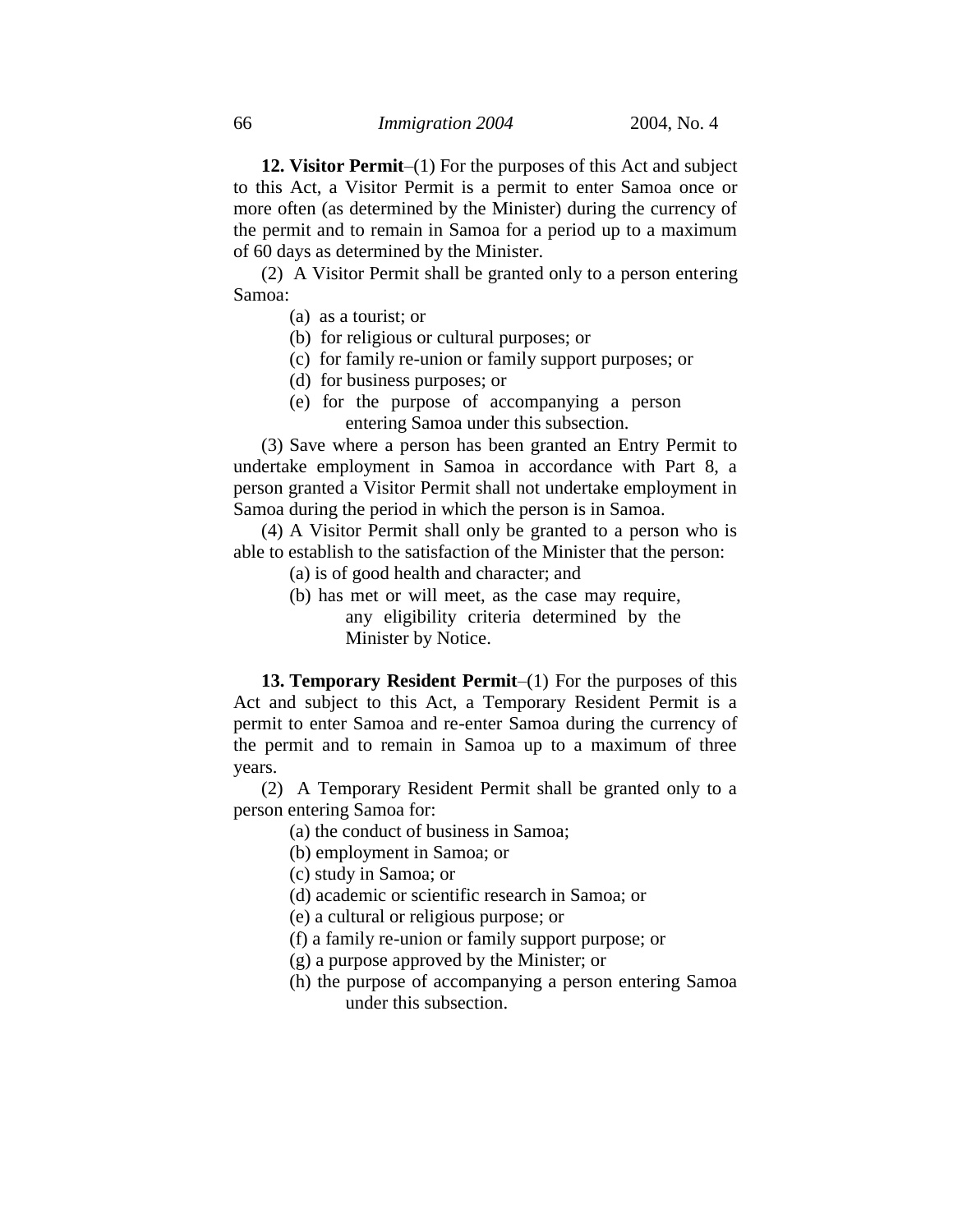(3) Save where a person has been granted an Entry Permit to undertake employment in Samoa in accordance with Part 8, a person granted a Temporary Resident Permit shall not undertake employment in Samoa during the period in which the person is in Samoa.

(4) A Temporary Resident Permit shall be granted only to a person who is able to establish to the satisfaction of the Minister that the person:

- (a) is of good health and character; and
- (b) has met or will meet, as the case may require, any eligibility criteria determined by the Minister by Notice.

**14. Permanent Resident Permit**–(1) Subject to this Act and for the purposes of this Act and the Citizenship Act 2004, a Permanent Resident Permit is a permit to enter and re-enter Samoa during the currency of the permit and remain in Samoa permanently.

- (2) Cabinet may by Notice determine:
	- (a) the maximum number of Permanent Resident Permits which may be granted by the Minister in any year and such number shall be referred to as the quota for that year; and
	- (b) subject to this Act, eligibility criteria and residency requirements for granting a Permanent Resident Permit.
- (3) A Permanent Resident Permit shall:
	- (a) not be granted by the Minister where to do so would exceed the quota for that year;
	- (b) be granted only to a person who is able to establish to the satisfaction of the Minister that the person:

(i) is of good health, character and standing; and

(ii) has observed the laws of Samoa; and

(iii) has met or will meet, as the case may require, any eligibility criteria and residency requirements determined by Cabinet under subsection (2)(b).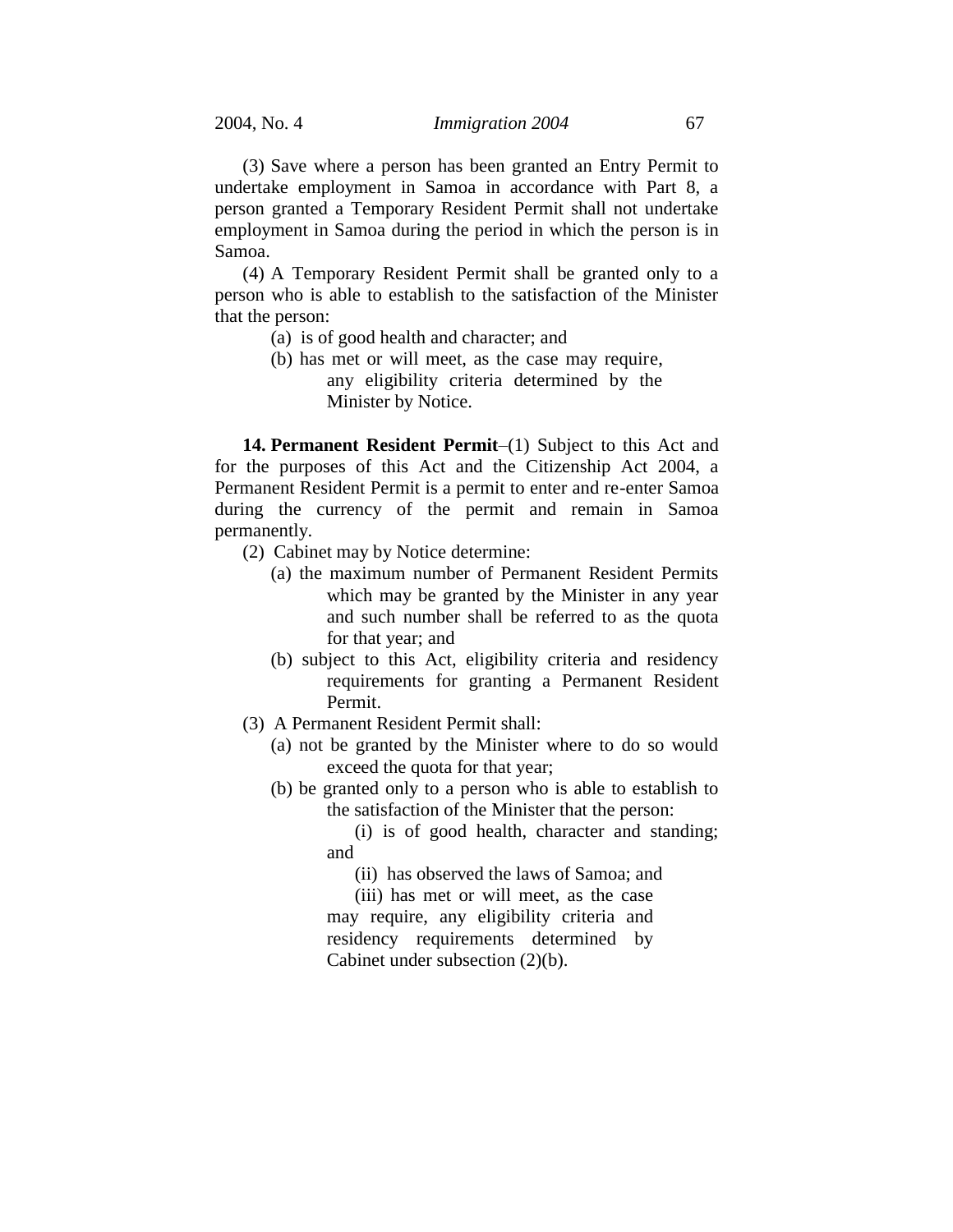**15. Ministerial Entry Permit**–(1) For the purposes of this Act and subject to this Act, a Ministerial Entry Permit is a permit to enter Samoa once or more often (as determined by the Minister) during the currency of the permit and to remain in Samoa for such period as the Minister may determine.

(2) Subject to this section, a Ministerial Entry Permit shall be granted by the Minister only to a person:

- (a) who is a Head of State or Head of Government (howsoever called) or who is a member of an official delegation or official party from a country other than Samoa during an official visit to Samoa by such person; or
- (b) who is a person duly accredited to the Government by any other country or by an international or regional organisation; or
- (c) who is a member of the immediate family of a person referred to in paragraphs (a) and (b); or
- (d) who is a member of a police service or a military force or a security service of a country declared by Cabinet to be friendly to Samoa; or
- (e) who is a passenger or member of the crew of a ship or aircraft carrying passengers or cargo for reward to and from Samoa.

(3) A Ministerial Entry Permit may be granted to a person or a class of persons and for the purpose of removal of doubt, a Ministerial Entry Permit which is granted to a class of persons shall be taken for all purposes to be a Ministerial Entry Permit for any person who is a member of such class of persons whether such person is named or not named in such permit.

(4) Save where a person has been granted an Entry Permit to undertake employment in Samoa in accordance with Part 8, a person granted a Ministerial Entry Permit shall not undertake employment in Samoa during the period in which the person is in Samoa.

**16. Further grant of certain Entry Permits**–(1) Subject to compliance with the terms of this Act, the Minister may grant further Visitor Permits or Temporary Resident Permits or Ministerial Entry Permits, as the case may require.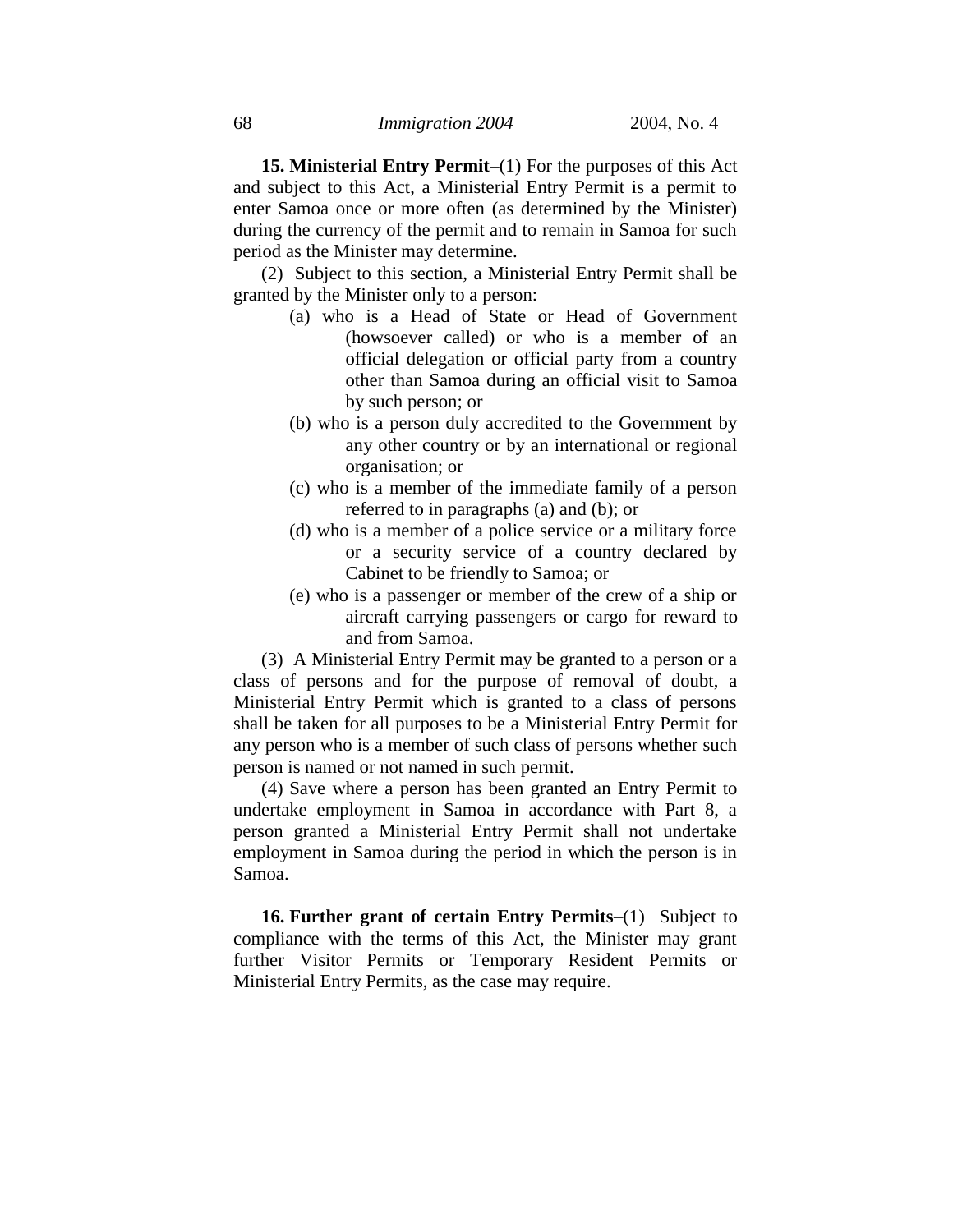(2) The Minister may require a person seeking an Entry Permit under subsection (1) to do so by application in a form approved by the Minister.

**17. Expiry of Entry Permit** – Unless an Entry Permit states otherwise, such permit expires on the commencement of the next day succeeding the date of expiry of such permit.

**18. Duty to depart Samoa prior to expiry of Entry Permit**– (1) Subject to this Act, the holder of an Entry Permit shall depart from Samoa prior to the expiry of such permit.

(2) Any person who contravenes subsection (1) commits an offence.

**19. Limitation of rights accruing to applicants for and holders of Entry Permits** – Subject to the Constitution and this Act and despite the provisions of any other law: (1) Any person who applies for or is the holder of an Entry Permit, other than the holder a Permanent Resident Permit, shall not have any right or entitlement to:

- (a) the grant of an Entry Permit; or
- (b) challenge or seek review or bring any other legal proceedings whatsoever, including but not limited to any prerogative writ or judicial review, in any Court concerning:
	- (i) the grant or denial of an Entry Permit; or
	- (ii) the cancellation of an Entry Permit; or
	- (iii) the imposition of any term or condition for
	- any Entry Permit granted under this Act.

(2) The Court of Appeal and the Supreme Court and the District Court shall not have the power or jurisdiction to make any decision or order concerning or touching upon any matter under subsection  $(1)(a)$  or  $(b)$ .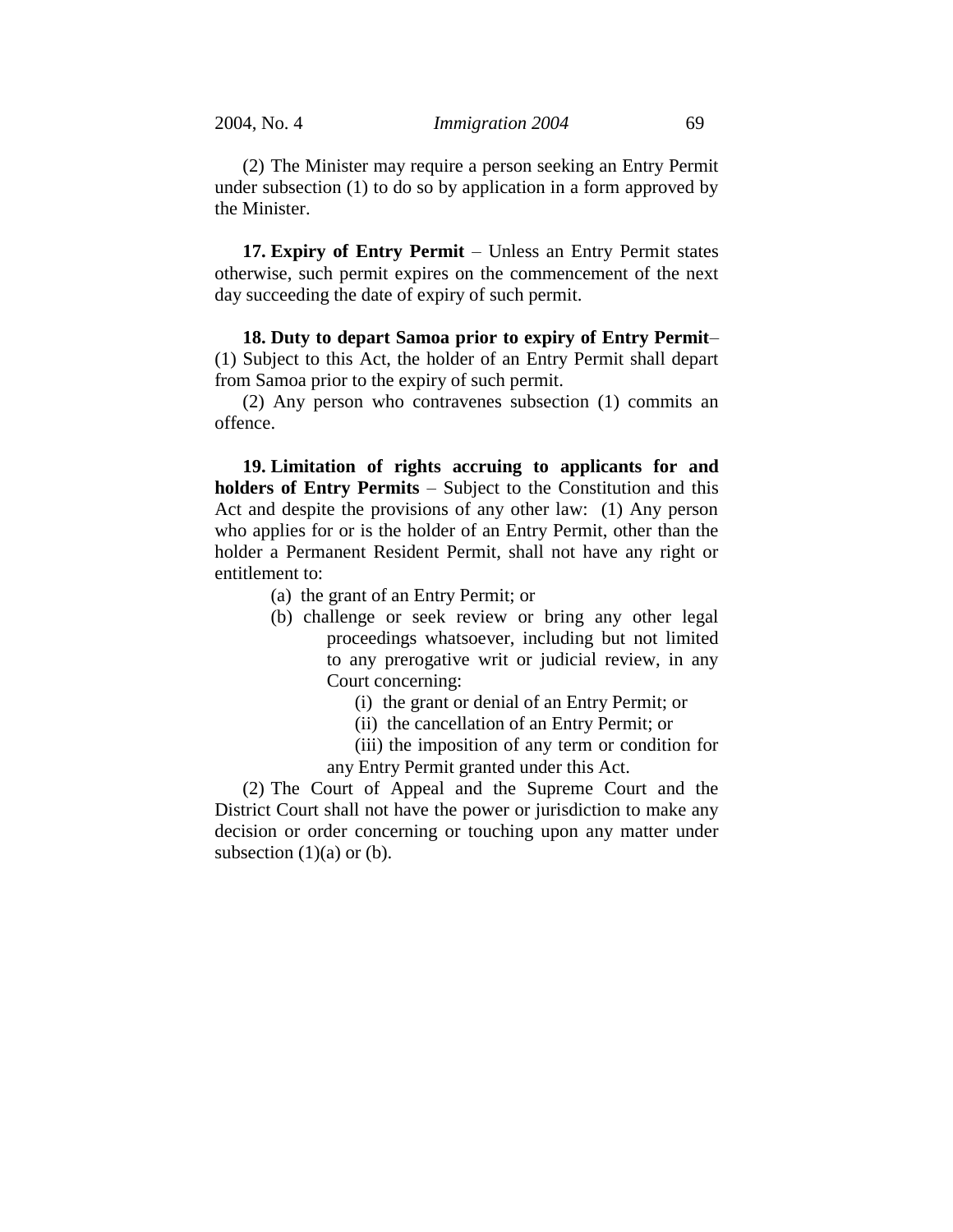### **PART 4 CANCELLATION OF ENTRY PERMITS**

**20. Cancellation of Visitor and Temporary Resident Permits–(1)** A Visitor Permit or a Temporary Resident Permit is cancelled if the person granted such permit:

- (a) fails to enter Samoa within any period specified in such permit; or
- (b) is convicted in Samoa or elsewhere of any offence nominated by the Minister by Notice and has not received a free pardon,

and such person shall, if in Samoa, depart from Samoa forthwith.

(2) A Visitor Permit and a Temporary Resident Permit may be cancelled by the Minister if the Minister is satisfied on reasonable grounds that the person granted the permit:

- (a) provided false or misleading or incomplete information as part of the person's application for such permit; or
- (b) has contravened sections  $12(3)$  or  $13(3)$ ; or
- (c) has breached any of the terms and conditions attached to such permit; or
- (d) has acted in a manner inconsistent with the person's stated purpose in being in Samoa or that the circumstances under which the permit was granted no longer apply; or
- (e) has acted in a manner which is detrimental to the peace, order or good governance of Samoa or which is detrimental to the well being of Samoa; or
- (f) is without sufficient lawful means of support for the person or any of the person's dependants; or
- (g) where the person has an Entry Permit to undertake employment, such employment has ceased.

(3) Where a permit is cancelled under this section the Minister shall cause to be served on the person a written Notice to this effect.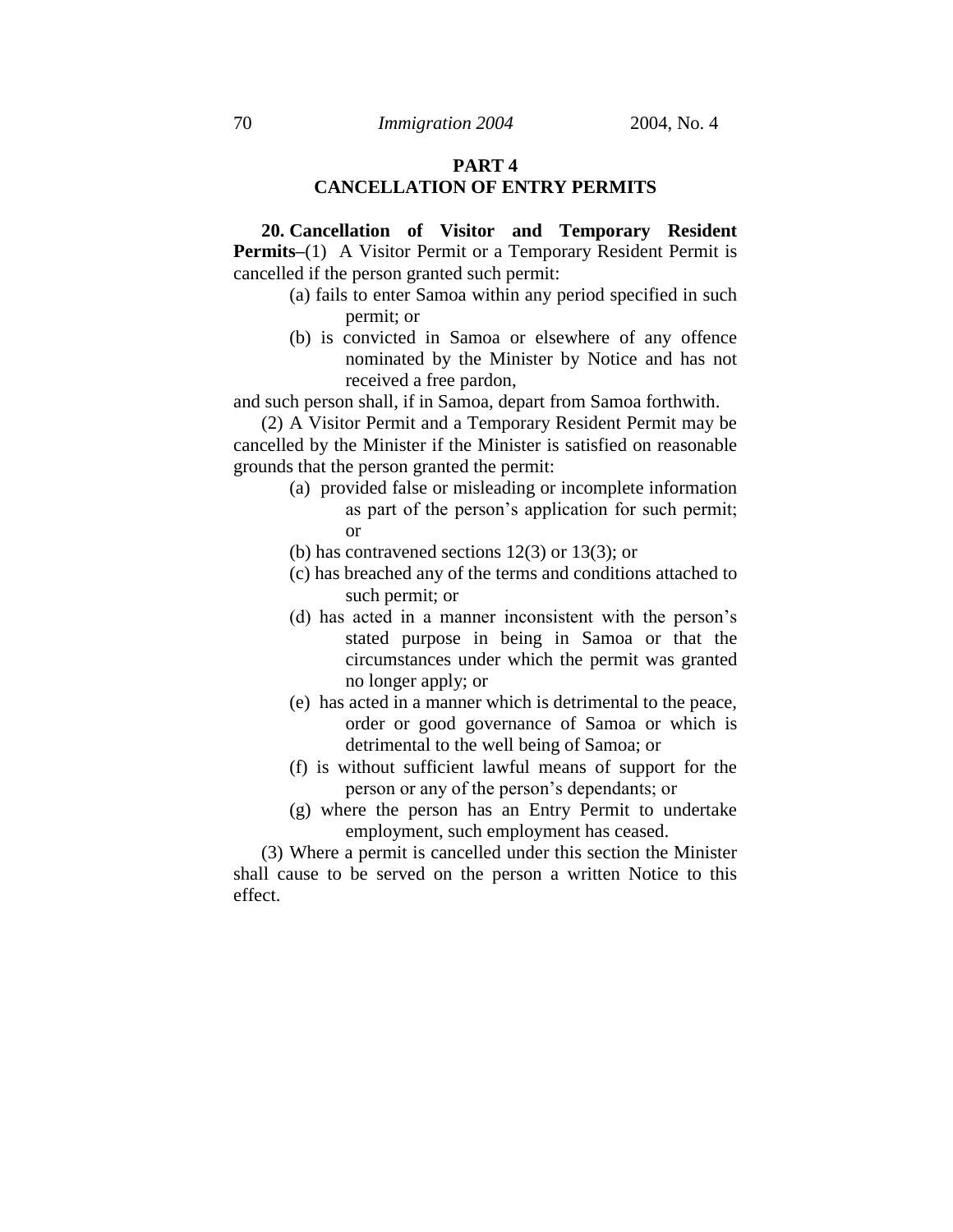- (4) The Notice under subsection (3) shall:
	- (a) be in Samoan or English; and
	- (b) state under which provision of this Act the Minister has acted; and
	- (c) advise the person that if the decision to cancel the permit was made by an Officer, the person may appeal the cancellation to the Minister in writing; and
	- (d) advise the person that any appeal made under paragraph (c) does not suspend the operation of the cancellation.

(5) Upon receipt of an appeal under subsection (4)(c) the Minister shall review the decision of the Officer and may:

- (a) confirm such cancellation; or
- (b) cancel such cancellation.

(6) Under subsection (5) (b) the Minister may impose such terms and conditions on the permit as the Minister deems appropriate.

(7) Upon the Minister determining an appeal under subsection (5) the Minister shall cause to be served on the person the subject of the appeal a Notice advising the Minister's decision.

(8) If the Minister's decision under subsection (5) is to confirm the cancellation, the person shall depart from Samoa forthwith and any failure by the person to do so shall be grounds for the person's immediate deportation.

**21. Cancellation of Ministerial Entry Permit**–(1) The Minister may cancel a Ministerial Entry Permit on any grounds which the Minister deems fit.

(2) If the Minister cancels a permit under subsection (1) the Minister shall cause to be served on the person Notice in Samoan or English to that effect and requiring the person to depart from Samoa forthwith and advising that any failure by the person to do so shall be grounds for the person's immediate deportation.

**22. Cancellation of Permanent Resident Permit**–(1) A Permanent Resident Permit is cancelled if the person granted such permit is convicted in Samoa of any offence nominated by the Minister by Notice and has not received a free pardon.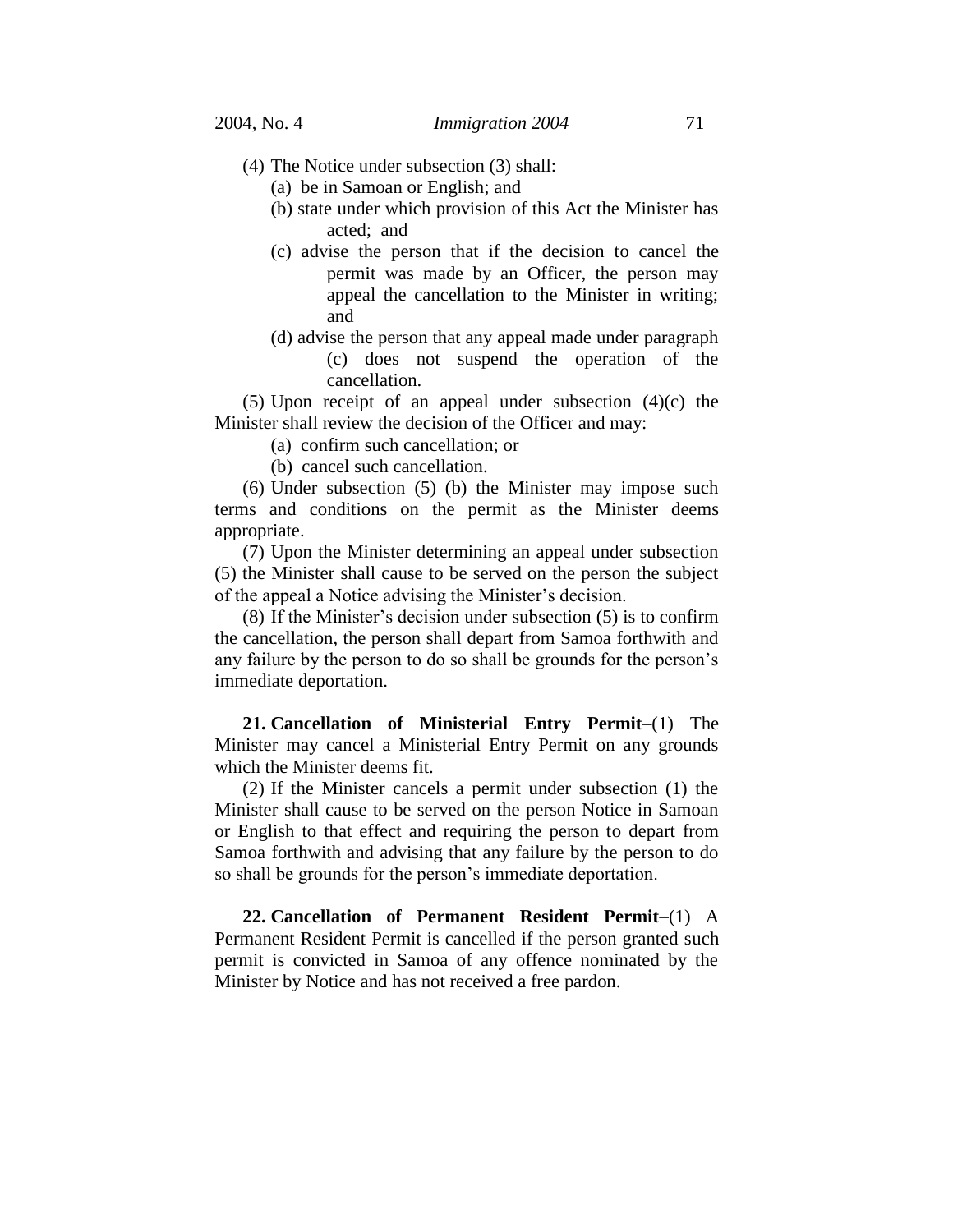- (2) Where a person granted a Permanent Resident Permit:
	- (a) obtained such permit by providing the Minister with false or misleading or incomplete information; or
	- (b) has breached any term or condition attached to the permit; or
	- (c) has acted in a manner which is detrimental to the peace, order or good governance of Samoa or which is detrimental to the well-being of Samoa; or
	- (d) fails to meet any residency requirement under section  $14(3)(b)(iii)$ ,

the Minister shall cause to be served on the person Notice to show cause why the Minister should not cancel the person's Permanent Resident Permit.

- (3) Notice under subsection (2) shall:
	- (a) be in Samoan or English; and
	- (b) state under which provision of this Act the Minister is acting; and
	- (c) provide a summary of the information on which the Minister is relying; and
	- (d) provide advice to the effect that the person has twenty one days from the date of the Notice to provide the Minister with a written submission as to why the Minister should not cancel the person's Permanent Resident Permit.

(4) At the expiration of the 21 day period referred to in subsection (3) (d) the Minister shall, after taking into account any submission made by the person pursuant to subsection  $(3)(d)$ :

(a) cancel the person's permit; or

(b) withdraw the Notice under subsection (2).

(5) If the Minister withdraws the Notice under subsection 4(b) the Minister may impose such terms and conditions to be attached to the permit as the Minister deems fit.

(6) The Minister shall cause to be served on the person Notice of the Minister's decision under subsection (4).

(7) Notice under subsection (6) shall:

(a) be in Samoan or English; and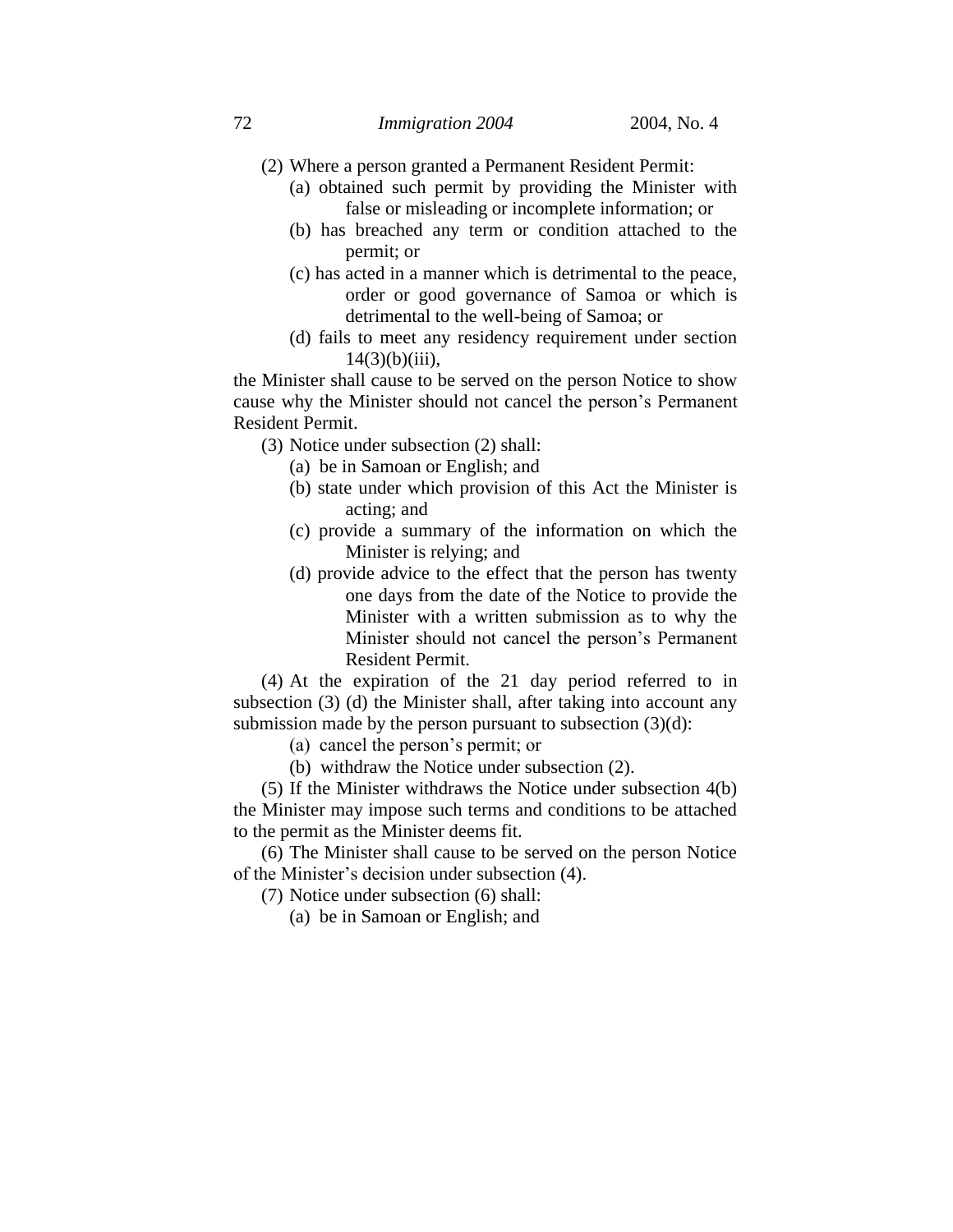(b) if the Minister's decision is to cancel the permit, provide reasons for that decision and advice to the effect that the person has fourteen days from the date of such Notice to appeal to the Supreme Court against the Minister's decision.

(8) A person served with Notice under subsection (7)(b) has fourteen days from the date of the Notice to appeal to the Supreme Court concerning the Minister's decision to cancel the person's Permanent Resident Permit.

(9) An appeal under subsection (8) shall only be made upon the grounds that Minister has:

- (a) not acted in accordance with the provisions of the Constitution or this Act or both; and/or
- (b) that in all of the circumstances the Minister has acted unreasonably.

(10) For the purpose of avoidance of doubt, an appeal under subsection (8) shall not include or concern or touch upon any decision of the Minister under subsection (5).

(11) If a person appeals in accordance with the provisions of subsection (8) the person's Permanent Resident Permit shall remain valid and of full force and effect until the completion of the appeal.

(12) If the person does not appeal in accordance with the provisions of subsection (8) the person's permit is cancelled as of the fifteenth day after Notice under subsection (6) has been served on the person and the person shall depart from Samoa forthwith and any failure by the person to do so shall be grounds for the person's immediate deportation.

**23. Appeal to the Supreme Court**–(1) Subject to Part 9, the Supreme Court shall have jurisdiction to determine an appeal brought under section 22(8).

(2) On the hearing of an appeal under section 22(8), the Supreme Court:

> (a) shall be guided by the substantial merits and justice of the case without regard to legal forms or technicalities; and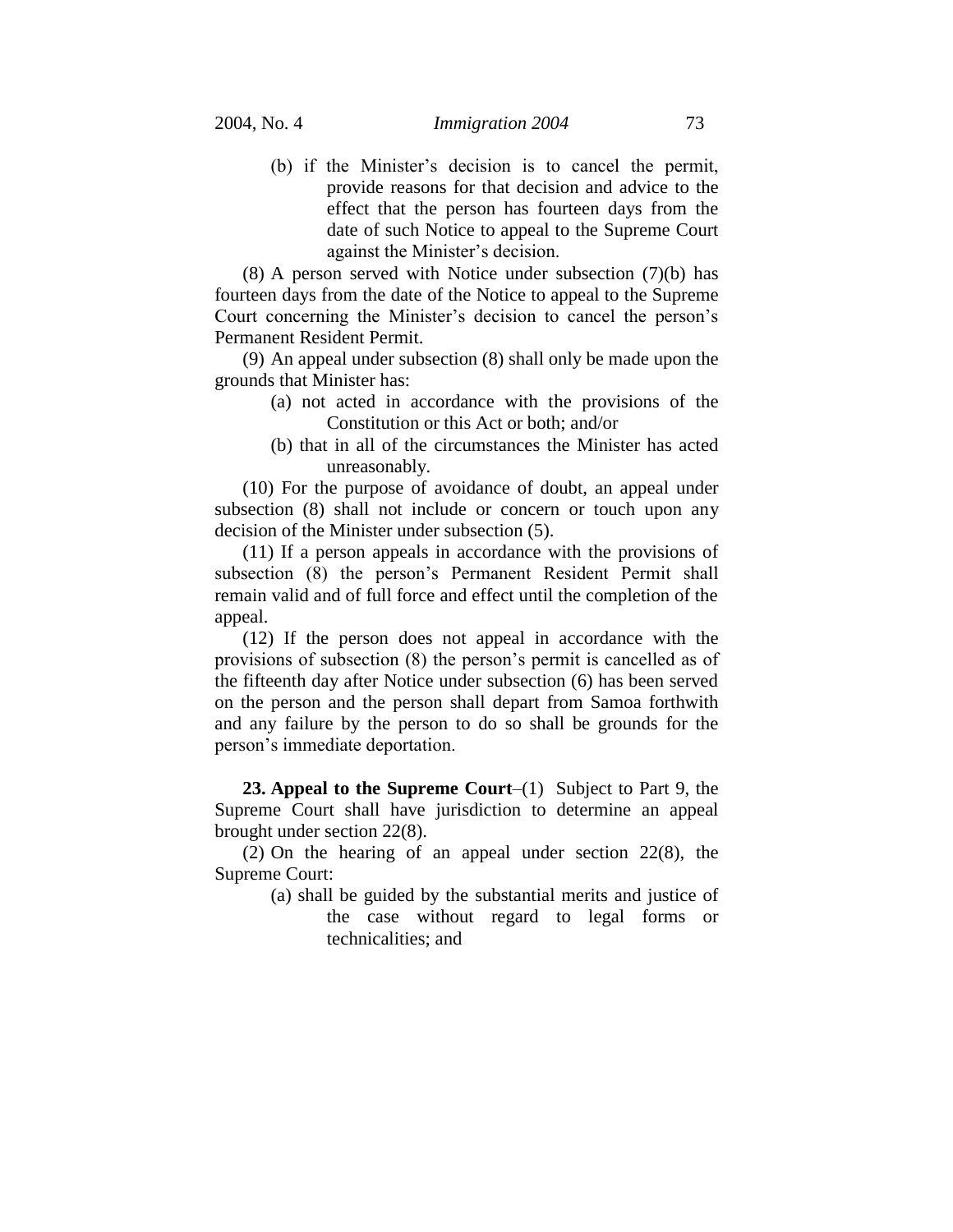- (b) may admit such evidence as in the Court's opinion may assist the Court to deal effectively with the appeal, notwithstanding that the evidence may not otherwise be admissible in the Supreme Court; and
- (c) may determine the procedure for the conduct of the appeal.

(3) Upon hearing an appeal under subsection 22(8), the Supreme Court shall only have the power to:

- (a) confirm the Minister's decision; or
- (b) cancel the Minister's decision.

(4) In hearing an appeal under section 22(8) the Supreme Court shall not have the power or jurisdiction to make any decision or order other than a decision or order under subsection (3) and shall not make any order as to costs.

(5) Where the Supreme Court confirms the Minister's decision under subsection (3) (a) the person's Permanent Resident Permit is cancelled and the person shall depart from Samoa forthwith, and any failure by the person to do so shall be grounds for the person's immediate deportation.

## **PART 5 DEPARTURE PROHIBITION ORDER**

**24. Order prohibiting departure from Samoa**–(1) Subject to this Part the following persons shall be prohibited from departing or attempting to depart from Samoa for any place outside of Samoa:

- (a) Persons subject to an Order made by a Court under section 25; and
- (b) Persons subject to an Order made by the Attorney General under section 26.

(2) For the purposes of this Part, "Court" means the Court of Appeal, the Supreme Court, the District Court, any Judge of the Court of Appeal, the Supreme Court and the District Court and any Registrar or Assistant Registrar of the Supreme Court.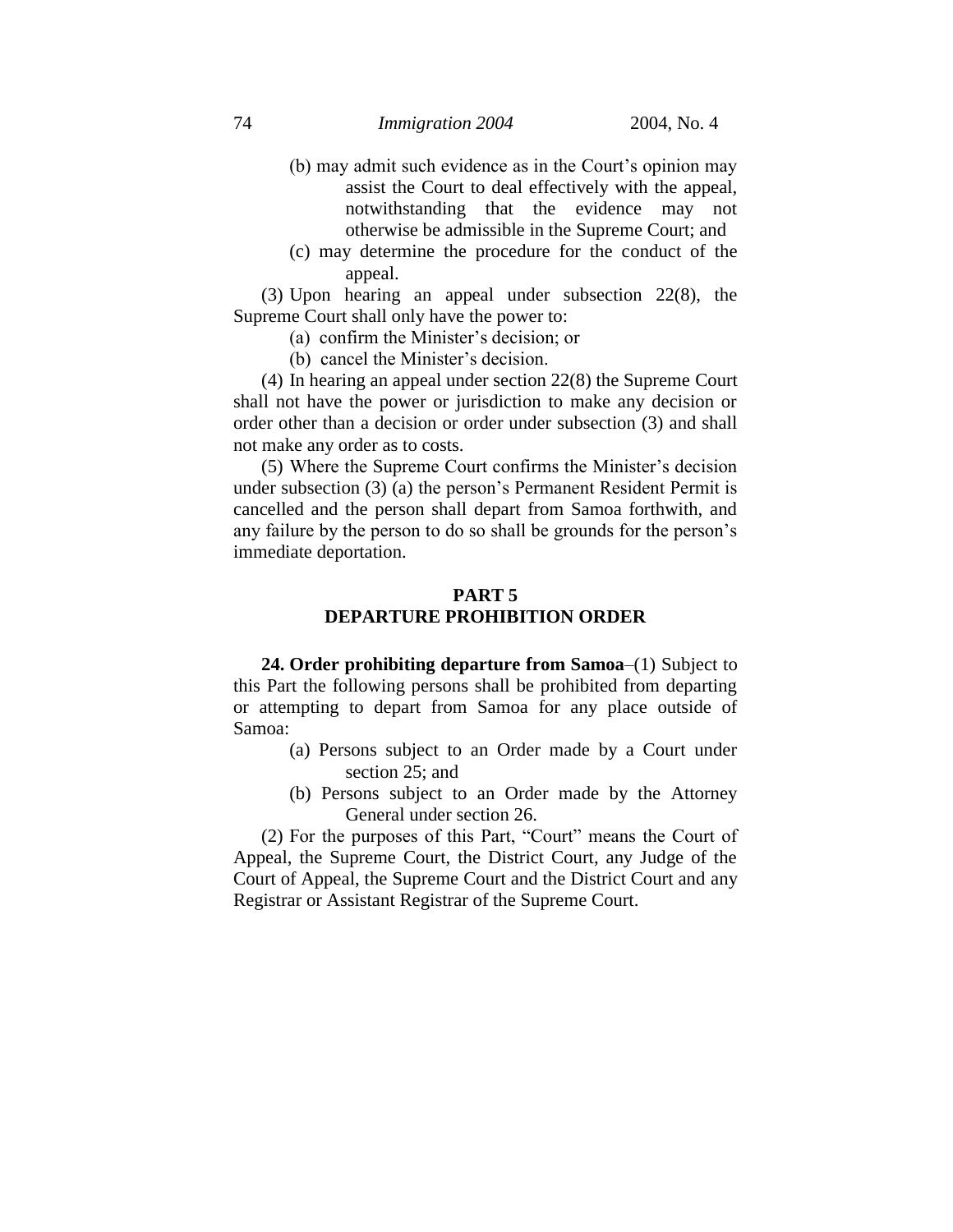**25. Court Departure Prohibition Order**–(1) Upon application by any interested party or upon its own motion, a Court may make an order for such period of time, up to a maximum of six months, prohibiting any person from departing or attempting to depart from Samoa for any place outside Samoa on one or more of the following grounds:

> (a) that the Court is satisfied on the balance of probabilities that the person subject to the application:

> > (i) has a debt or debts in Samoa in excess of the amount determined by the Minister by Notice; and

(ii) is unlikely to pay such debt or debts if allowed to depart from Samoa; or

(b) that the Court is satisfied on the balance of probabilities that:

> (i) the person subject to the application is currently involved as a party or as a witness in a civil or criminal case which is before the Court of Appeal or the Supreme Court or the Lands and Titles Court or the District Court; and

> (ii) it is not in the interests of justice for the person to depart from Samoa; or

(c) that the person subject to the application is currently on bail.

(2) A Court may make an order under subsection (1) without notice to or in the absence of the person subject to the application if it believes that it is just to do so in all of the circumstances.

(3) Upon application by any interested party or upon the Judge's own motion, a Judge of the Supreme Court may extend, revoke or amend an order made under subsection (1).

(4) Where a decision is made by a Judge of the District Court or the Registrar or an Assistant Registrar of the Supreme Court under subsection (1), any interested party may appeal to a Judge of the Supreme Court against such decision and the Judge may make such order concerning the appeal as the Judge determines.

(5) Where a decision is made by a Judge of the Supreme Court concerning an application under subsection (1), any interested party may appeal to the Court of Appeal against such decision and the Court of Appeal may make such order concerning the appeal as the Court of Appeal determines.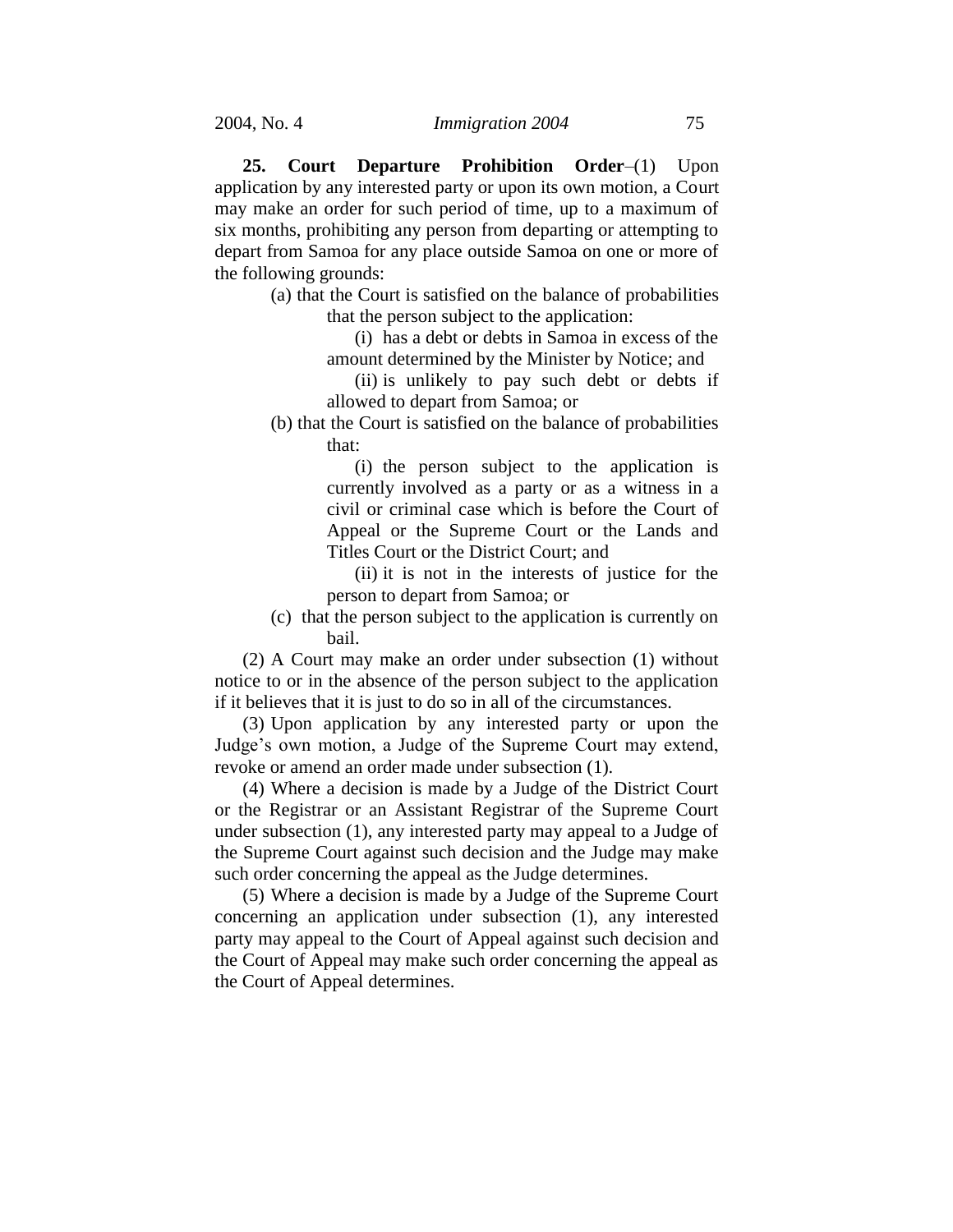(6) Any appeal under subsections (4) or (5) shall be made within seven (7) days of the date of the person appealing receiving notification of the decision being appealed or within such further period not exceeding one month of the date of the decision as the Judge or the Court of Appeal, as the case may be, allows in the interests of justice.

(7) Any appeal against an order made under subsection (1) shall not suspend the operation of such order.

**26. Attorney General Departure Prohibition Order**–(1) The Attorney General, upon the Attorney General's own motion or upon application by any interested party, in the Attorney General's absolute discretion, may make an order for such period of time, up to a maximum of three months, prohibiting any person from departing or attempting to depart from Samoa for any place outside Samoa on one or more of the following grounds:

- (a) that the Attorney General has determined that it is not in Samoa's national interest for the person to depart from Samoa; or
- (b) that the Attorney General has determined that it is not in the interests of Samoa's national security for the person to depart from Samoa; or
- (c) that the person is currently involved as a party or as a witness in a civil or criminal case which is before the Court of Appeal or the Supreme Court or the Lands and Titles Court or the District Court and it is not in the interests of justice for the person to depart from Samoa; or
- (d) that the person is currently on bail; or
- (e) that the person is required to be available in Samoa as part of an investigation of a criminal offence punishable in Samoa or elsewhere by imprisonment for two years or more.

(2) At any time the Attorney General may revoke or amend an order made under subsection (1).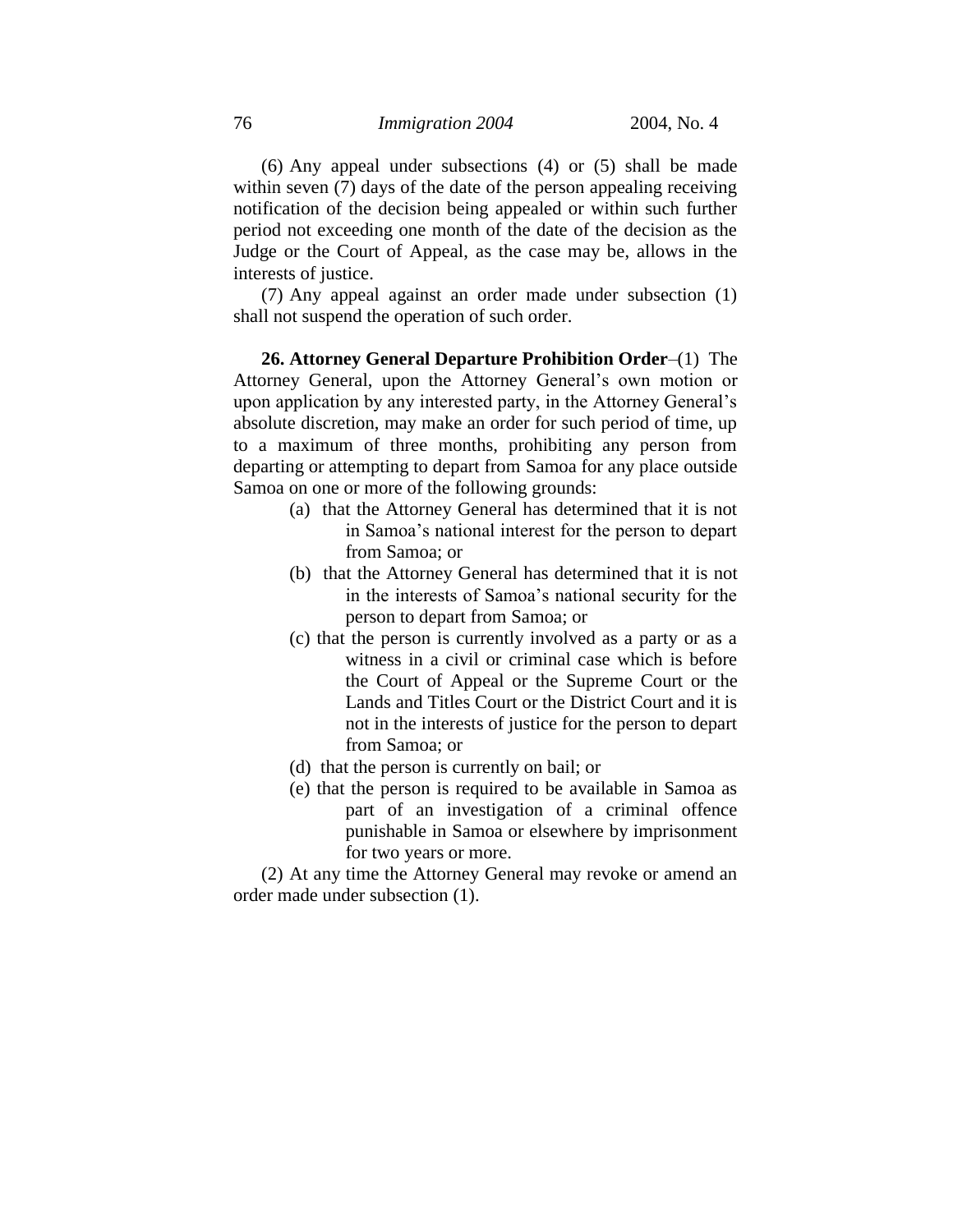(3) A person subject to an order made by the Attorney General under subsection (1) may apply to a Judge of the Supreme Court within seven (7) days of the person receiving notification of the order to have the order revoked or amended but any application under this subsection shall not suspend the operation of such order.

(4) A Judge of the Supreme Court shall only revoke or amend an order made by the Attorney General under subsection (1)(a) or (b) if the person subject to the order establishes to the satisfaction of the Judge on the balance of probabilities that the order:

- (a) where it was made on the grounds provided in subsection (1)(a), is not required in Samoa's national interest; or
- (b) where it was made on the grounds provided in subsection (1)(b), is not required in Samoa's national security.

(5) The hearing of any application made under subsection (3) or this subsection may be closed to the public upon application by the Attorney General if the presiding Judge is satisfied that disclosure of any information about or details of the hearing may put Samoa's national interest or national security at risk, and upon application by the Attorney General the presiding Judge may prohibit any person from disclosing or publishing in any form any information about or details concerning the hearing if the Judge is satisfied that such disclosure or publication may put Samoa's national interest or national security at risk.

(6) Any person who knowingly breaches an order of a Judge made under subsection (5) commits an offence.

(7) At any hearing under subsections (3) and (5) the presiding Judge shall not require the Attorney General to disclose to the person subject to an order made under subsection (1) any information, document or other material which the Attorney General has certified:

- (a) is vital to Samoa's national interest or national security; and
- (b) the disclosure of which would put Samoa's national interest or national security at risk.

(8) Despite the provisions of any other law, the Attorney General may make an order under subsection (1) without giving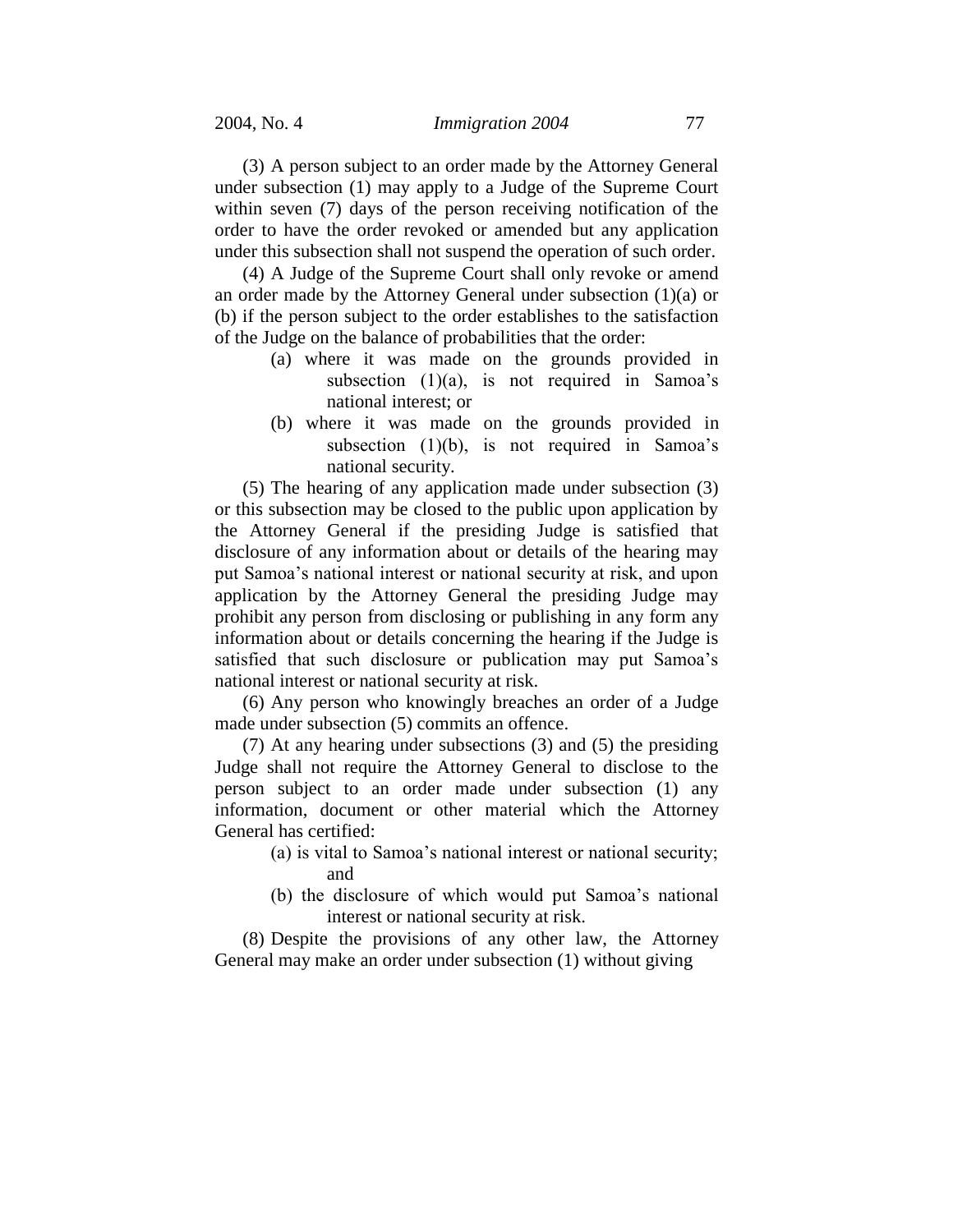notice to or in the absence of the person and without providing the person an opportunity to be heard if the Attorney General determines, in the Attorney General's absolute discretion, that it is necessary to do so.

**27. Further Departure Prohibition Orders**–(1) Despite the provisions of this Part, a Judge of the Supreme Court may make further orders under section 25 and such further orders shall be subject to the same rights of appeal to the Court of Appeal as provided for under section 25(5).

(2) Despite the provisions of this Part, the Attorney General may make further orders under section 26 and such further orders shall be subject to the provisions of section  $26(3)$ , (4) and (5).

**28. No order as to costs** – No Court may make any order as to costs concerning any order or application made under section 26.

# **PART 6 PROHIBITED IMMIGRANT**

**29. Prohibited Immigrant**–(1) Subject to this Part, the Minister may by Notice declare that a person, other than a citizen or a person holding a Permanent Resident Permit, is a Prohibited Immigrant.

(2) A declaration under subsection (1) may include the period of time during which a person is a Prohibited Immigrant.

(3) A Prohibited Immigrant shall not:

- (a) apply for or be eligible to apply for or be granted or hold an Entry Permit; and
- (b) enter or attempt to enter Samoa; and
- (c) if in Samoa, remain in Samoa.

**30. Who may be declared a Prohibited Immigrant**–(1) Subject to section 29(1), the Minister may declare any person a Prohibited Immigrant who:

- (a) has been deported from Samoa or any other country; or
- (b) has entered or has attempted to enter or remains in Samoa in breach of the provisions of this Act or any other law; or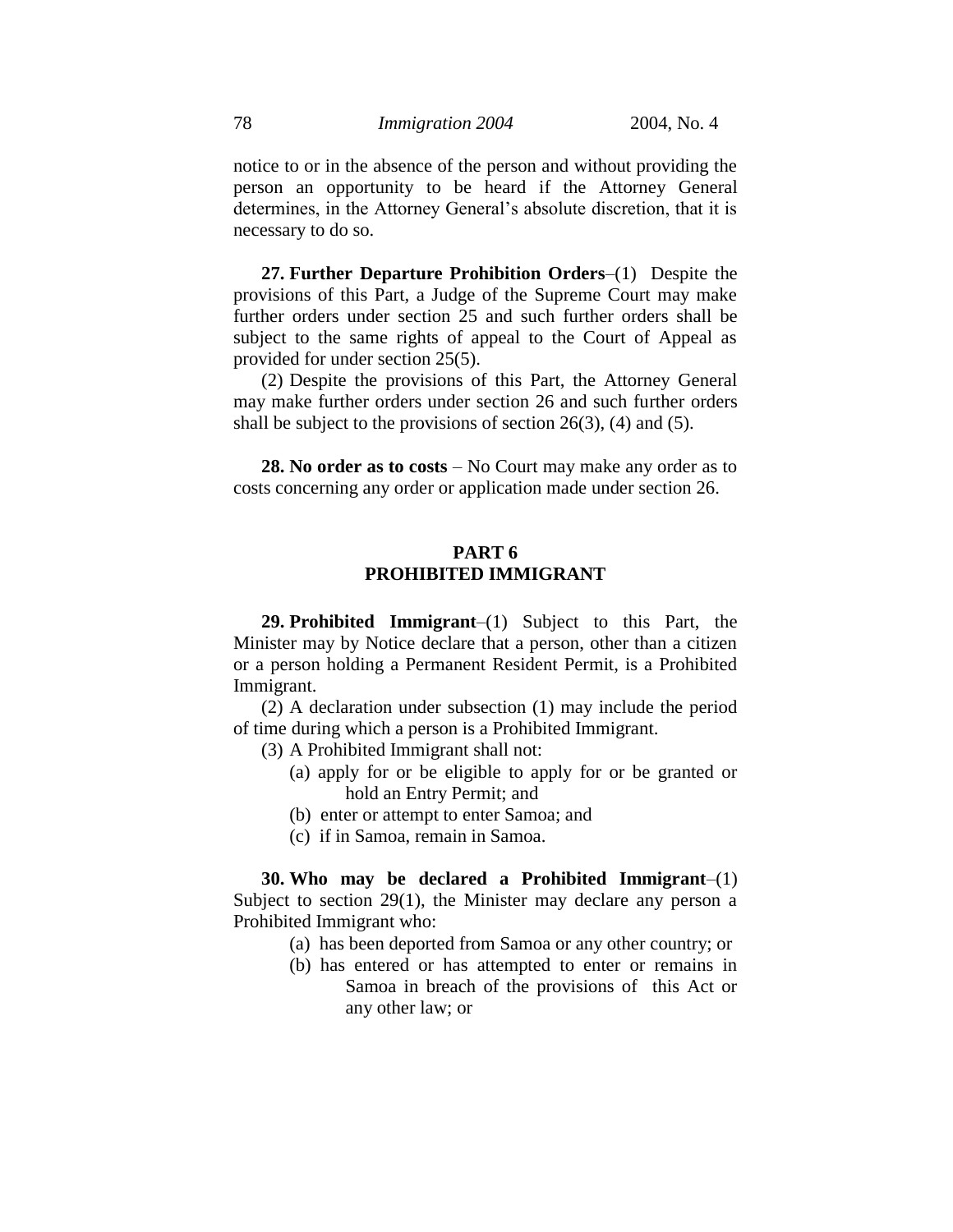- (c) has breached a term or condition of the person's Entry Permit; or
- (d) is disaffected towards Samoa; or
- (e) is likely to be a danger to the peace, order or good governance of Samoa; or
- (f) if in Samoa, would put at risk:
	- (i) any Samoan citizen; or
	- (ii) Samoa's relationship with any other country or place or any international or regional organisation; or
- (g) has been convicted in Samoa or elsewhere of any offence nominated by the Minister by Notice and has not received a free pardon; or
- (h) has supported or has been involved with the commission of an act which constitutes an offence under the Money Laundering Prevention Act 2000 or the Prevention and Suppression of Terrorism Act 2002 or like statutes; or
- (i) is without sufficient lawful means of support for the person or any of the person's dependants; or
- (j) is declared by the Minister to be a people smuggler or a person involved with people smuggling; or
- (k) is otherwise regarded by the Minister as an undesirable immigrant.

(2) The Minister may by Notice declare that a person is no longer a Prohibited Immigrant.

(3) The Minister may cause to be kept and maintained a register of Prohibited Immigrants and may provide to such persons as the Minister may determine information from such register.

(4) Save for such rights as are conferred by Article 4 of the Constitution no person shall have any right or entitlement to challenge or seek review or bring any other legal proceedings whatsoever, including but not limited to any proceedings by way of prerogative writ or judicial review, in any Court concerning any decision, act or omission by the Minister under this Part.

# **31. Offences and liability concerning a Prohibited Immigrant**–(1) Any person who being a Prohibited Immigrant:

(a) applies for or attempts to apply for an Entry Permit; or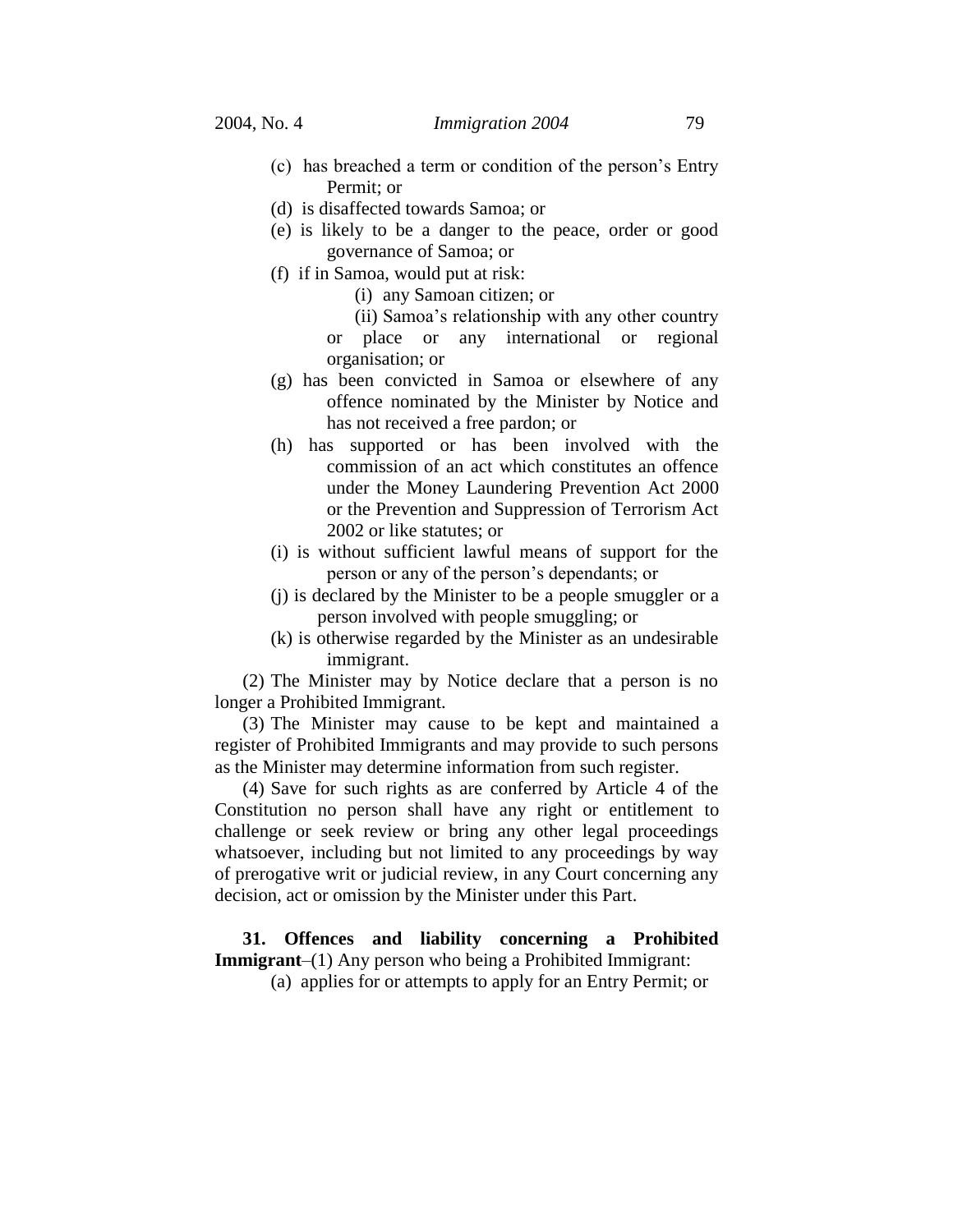- (b) enters or attempts to enter Samoa; or
- (c) if in Samoa, remains in Samoa,

commits an offence.

- (2) Any person who knowingly:
	- (a) brings or attempts to bring a Prohibited Immigrant into Samoa; or
	- (b) assists or attempts to assist a Prohibited Immigrant to enter or remain in Samoa,

commits an offence.

(3) The operator of any ship or aircraft from which a Prohibited Immigrant disembarks in Samoa shall be jointly and severally liable to convey such Prohibited Immigrant from Samoa and to pay to the Government all costs and expenses incurred by the Government in connection with the care, maintenance and treatment of such Prohibited Immigrant and the Prohibited Immigrant's conveyance from Samoa.

(4) The amount of any costs and expenses referred to in subsection (3) shall:

- (a) be recoverable as a debt due to the Government in any Court of competent jurisdiction; and
- (b) in the case of such costs and expenses concerning conveyance from Samoa, not exceed the costs and expenses of conveying the Prohibited Immigrant to the place from which the Prohibited Immigrant was brought to Samoa by the ship or aircraft concerned.

(5) The Minister may, in the Minister's discretion, direct that the whole or part of the costs and expenses referred to in subsection (3) shall be paid out of money appropriated for that purpose by the Legislative Assembly.

# **PART 7 DEPORTATION**

**32. Deportation**–(1) The Minister may order the deportation from Samoa of a person, other than a citizen, who:

- (a) is a Prohibited Immigrant; or
- (b) has entered Samoa in breach of this Act or any other law; or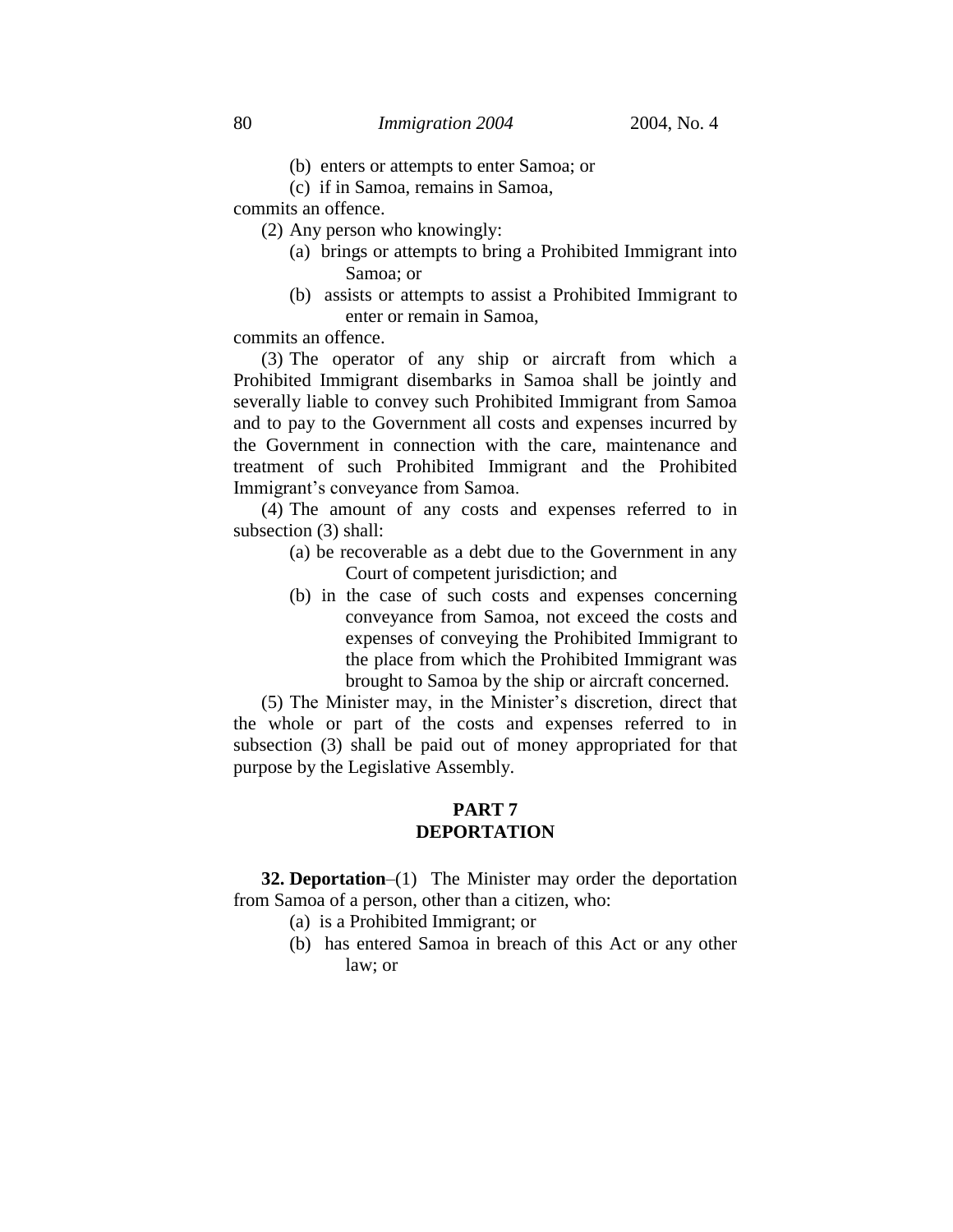- (c) has been convicted in Samoa or elsewhere of any offence nominated by the Minister by Notice and has not received a free pardon; or
- (d) remains in Samoa after expiry or cancellation of the person's Entry Permit or Transit Permit.

(2) A Deportation Order shall be in a form approved by the Minister.

(3) Despite any other law, the Minister may issue travel and identity documents to a person to enable such person to depart or be removed or be deported from a Proclaimed Area or Samoa.

**33. Procedure for Deportation**–(1) No person shall be deported from Samoa without a Deportation Order signed by the Minister.

(2) A Deportation Order shall not be signed by the Minister until the Minister has received written advice from an Officer that the person proposed to be deported is not a citizen but is a person who:

- (a) is a Prohibited Immigrant; or
- (b) has entered Samoa in breach of this Act or any other law; or
- (c) has been convicted in Samoa or elsewhere of any offence nominated by the Minister by Notice and has not received a free pardon, or
- (d) remains in Samoa after expiry or cancellation of the person's Entry Permit or Transit Permit.

(3) Prior to a person being deported from Samoa the Minister shall cause to be served on the person a copy of the Deportation Order.

(4) The Minister may, in the Minister's discretion, direct that a person subject to a Deportation Order be deported from Samoa:

- (a) using any means of transportation; and
- (b) to the country or place from whence the person had come to Samoa or to the person's country of origin or residence (as evidenced by the person's passport or other travel document) or to such country or place as the Minister may determine.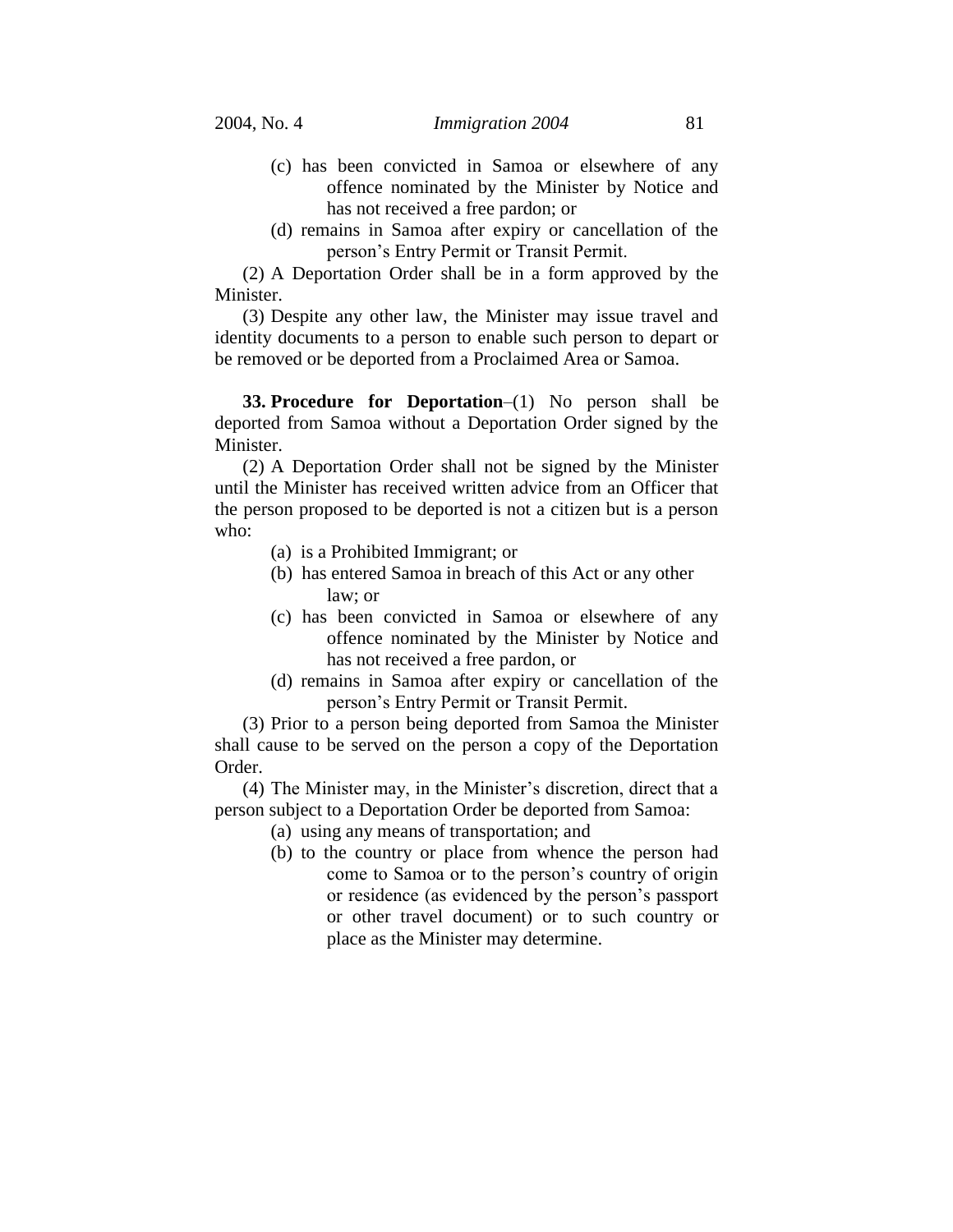(5) Despite any other law, a person subject to a Deportation Order may be arrested by an Officer authorised in writing by the Minister or any member of the Police Service using such force as may be reasonably necessary in the circumstances and held in custody at a place or places nominated by the Minister until the person is deported from Samoa.

(6) Despite any other law, the Minister may authorise in writing any Officer or any member of the Police Service to enter, using such force as may be reasonably necessary in the circumstances, any land or place or building or dwelling house or ship or aircraft or vehicle or structure and search for and arrest any person who is a person subject to a Deportation Order.

(7) If a person is arrested and held in custody under subsection (5) the Minister shall cause the person to be deported from Samoa as soon as possible.

**34. Transportation of Deported Person and certain others from Samoa**–(1) The Minister may, in the Minister's discretion, direct the operator of any ship or aircraft about to leave Samoa to receive and retain a person subject to removal from a Proclaimed Area or Samoa or a Deportation Order using such force as may be reasonably necessary in the circumstances and to receive the person's escort (if any) and the person's dependants (if any) on board the ship or aircraft, as the case may be, and afford the person, the escort and any of the person's dependants passage to the country or place to which the person is being deported and provide proper accommodation and maintenance for such persons during the journey.

(2) Except as provided by section 31(3) the cost of such passage, accommodation and maintenance referred to in subsection (1) shall be paid by the person subject to removal or a Deportation Order, as the case may be, or if the Minister so directs out of money appropriated for that purpose by the Legislative Assembly.

(3) Where the cost of such passage, accommodation and maintenance referred to in subsection (1) is paid out of money appropriated for that purpose by the Legislative Assembly the Minister may recover such cost: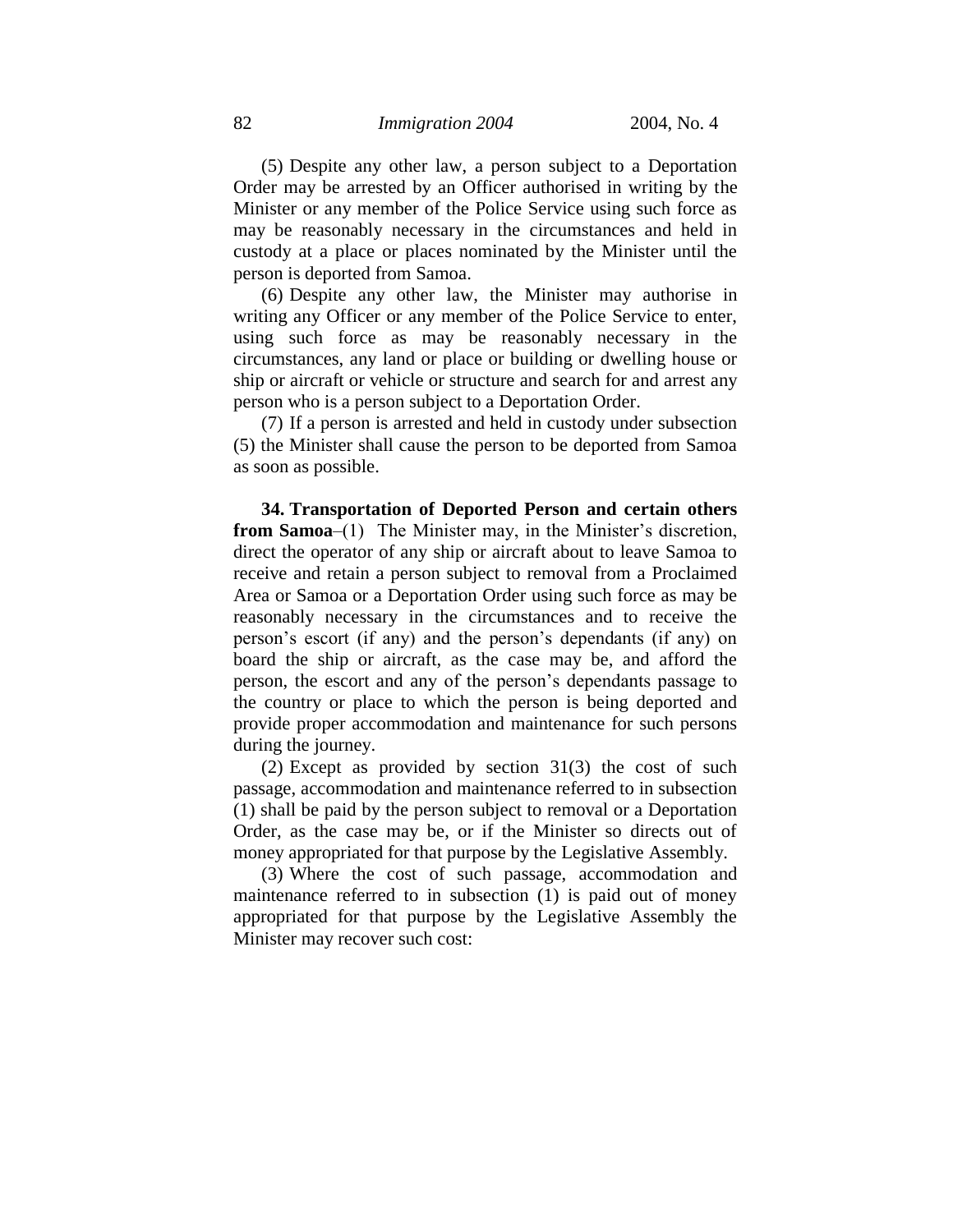- (a) from the person subject to removal or being deported, as the case may be, as a debt due to the Government in any Court of competent jurisdiction; or
- (b) by seizing any real or personal property or money or other asset owned by or held by or in the possession or control of such person and selling or otherwise realizing the value of such property or money or other asset in such manner as the Minister may determine.

(4) Despite any other law, no action or legal proceedings shall be brought or civil or criminal or professional penalty shall be imposed on the Minister whilst acting in good faith under subsection (3) and on any person who in good faith:

- (a) assists the Minister under subsection 3(b); or
- (b) gives or transfers to the Minister any property or money or other asset referred to in subsection (3)(b).

(5) If the operator of any ship or aircraft about to leave Samoa fails or refuses without lawful excuse to receive and retain on board the ship or aircraft, as the case may be, any person subject to removal or a Deportation Order and the person's escort (if any) and the person's dependants (if any) and afford such persons passage to the country or place to which the person is being deported and to provide proper accommodation and maintenance for such persons during the journey when directed to do so by the Minister under subsection (1), the operator of that ship or aircraft commits an offence.

# **PART 8 EMPLOYMENT IN SAMOA**

**35. Employment in Samoa**–(1) Save for a citizen and a person holding a Permanent Resident Permit, no person shall undertake employment in Samoa unless the person's Entry Permit permits such employment.

(2) Any person who undertakes employment in breach of subsection (1) commits an offence.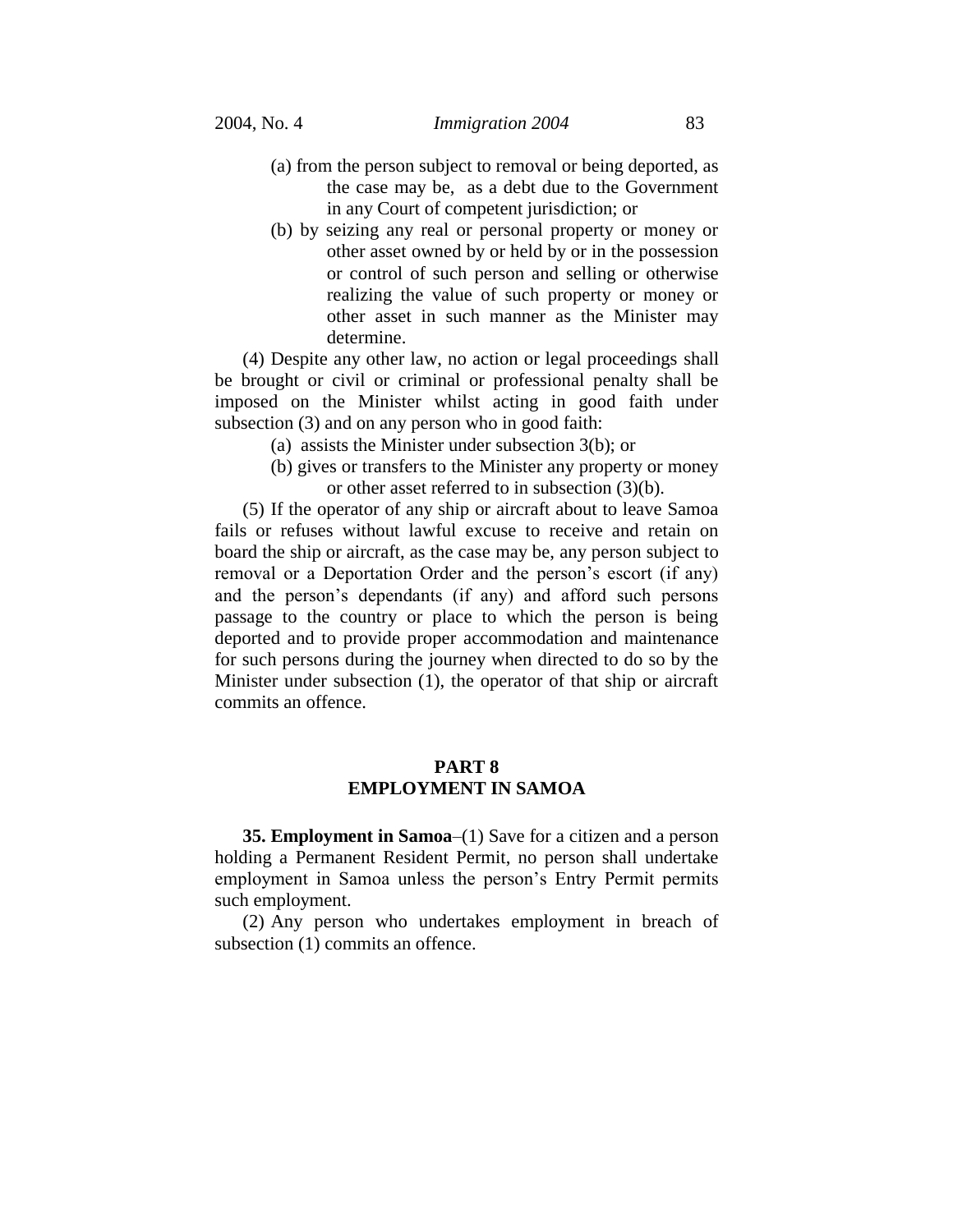(3) No person shall offer employment to or employ a person, other than a citizen or a person holding a Permanent Resident Permit or a person holding an Entry Permit which permits such employment.

(4) Any person who offers employment to or employs a person in breach of subsection (3) commits an offence.

**36. Application to be employed in Samoa**–(1) Where a person, other than a citizen or a person holding a Permanent Resident Permit, seeks to undertake employment in Samoa, such person shall, in conjunction with the person's application for an Entry Permit or at any other time approved by the Minister, apply to do so to the Minister in a form approved by the Minister.

(2) An applicant under subsection (1) shall provide any additional information which the Minister may require.

(3) Upon receipt of an application under subsection (1) the Minister shall forthwith cause a copy of the application to be provided to the Chief Executive Officer of the Ministry of Commerce, Industry and Labour.

(4) Upon receipt of a copy of an application under subsection (1) and any additional information under subsection (2) the Chief Executive Officer of the Ministry of Commerce, Industry and Labour shall assess the application having regard to:

- (a) the nature of the proposed employment and any technical or professional requirements involved in the performance of the proposed employment; and
- (b) the likelihood of a citizen or person holding a Permanent Resident Permit having the requisite technical or professional requirements being available for such employment; and
- (c) the interests of Samoa generally; and
- (d) any other matter that may be prescribed or otherwise determined by the Minister of Commerce, Industry and Labour as relevant to protecting:

(i) the employment opportunities in Samoa of citizens and persons holding a Permanent Resident Permit; and

(ii) the interests of Samoa.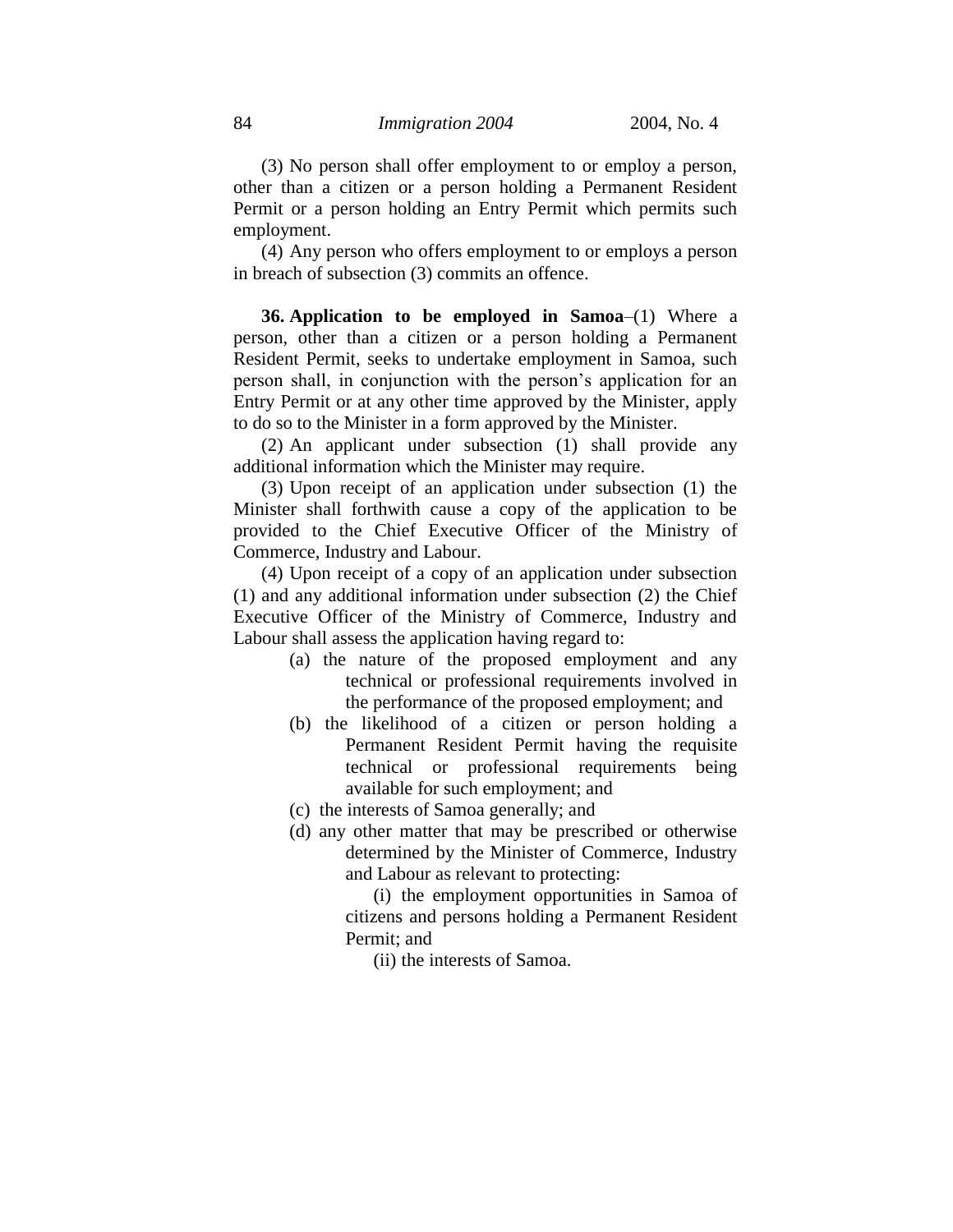(5) Within 14 days of receipt of a copy of an application under subsection (3) the Chief Executive Officer of the Ministry of Commerce, Industry and Labour shall provide a written report on such application to the Minister and such report shall approve or reject such application.

(6) Where the Minister receives a report in accordance with subsection (5) which approves an application under subsection (1) the Minister may, in the Minister's discretion, grant an Entry Permit to the person for the person to undertake employment in Samoa on such terms and conditions as the Minister may determine.

(7) Where the Minister receives a report in accordance with subsection (5) which rejects an application under subsection (1) the Minister shall not grant an Entry Permit to the person for the person to undertake employment in Samoa.

(8) Where the Minister does not receive a report in accordance with subsection (5) the Minister may, after taking into account the matters referred to in subsection (4) (a), (b), (c) and (d), grant an Entry Permit for the person to undertake employment in Samoa on such terms and conditions as the Minister may determine or decline to grant such Entry Permit.

(9) Without limiting the discretion and powers of the Minister under this Part, the grant of an Entry Permit for a person to undertake employment in Samoa may include a requirement for the person and the person's employer (if any) to employ and train a citizen or a person holding a Permanent Resident Permit.

(10) Where the Minister grants an Entry Permit for a person to undertake employment in Samoa, the Minister shall cause a copy of and details concerning such Entry Permit to be provided to the Chief Executive Officer of the Ministry of Commerce, Industry and Labour.

**37. Register of Entry Permits to undertake employment** – The Minister shall cause to be kept and maintained a register of Entry Permits for persons to undertake employment in Samoa and the register shall be open for inspection upon payment of the required fee.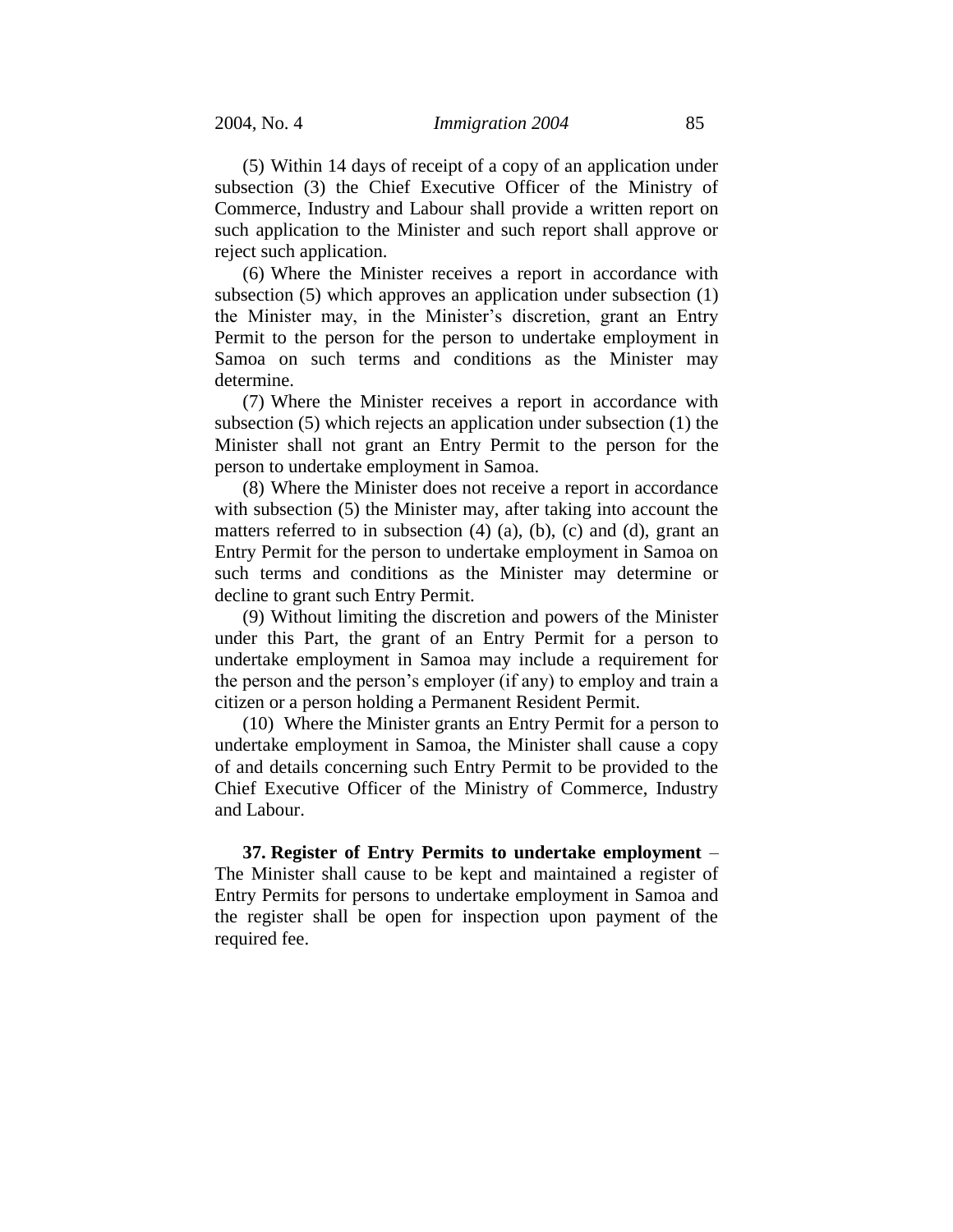# **PART 9 DUTY AND JURISDICTION OF COURTS**

**38. Duty of Court to inform the Minister**–(1) Where the Court of Appeal or the Supreme Court or the District Court convicts a person, other than a citizen, of any offence determined by the Minister by Notice the Registrar of such Court shall, within seven (7) days of the date of conviction, provide the Minister with a certificate of such conviction in a form approved by the Minister.

(2) A certificate under subsection (1) shall for all purposes, including but not limited to any decision or determination or action or proceedings under this Act, be sufficient evidence of the matters stated therein unless the contrary is proved and such certificate purported to be signed by the Registrar of such Court shall be presumed to be so signed unless the contrary is proved.

**39. Jurisdiction of Courts** – Despite any other law and subject only to the jurisdiction conferred on the Court of Appeal and the Supreme Court under Articles 4, 80 and 81 of the Constitution, the Court of Appeal and the Supreme Court and the District Court shall have only such original, appellate and revisional jurisdiction in relation to and concerning this Act as provided explicitly by this Act.

# **PART 10 TRANSIT PASSENGER PROVISIONS**

**40. Transit Permit**–(1) For the purposes of this Act, a "Transit Permit" is a permit granted to a Transit Passenger to enter a Proclaimed Area and remain in such area for such period of time as the Minister may determine as part of the person's journey from a country or place outside Samoa to another country or place outside Samoa.

(2) The Minister may grant a Transit Passenger a Transit Permit on such terms and conditions and for such period as the Minister may determine on receipt of an application for such permit in a form (if any) determined by the Minister by Notice and upon payment of the required fee.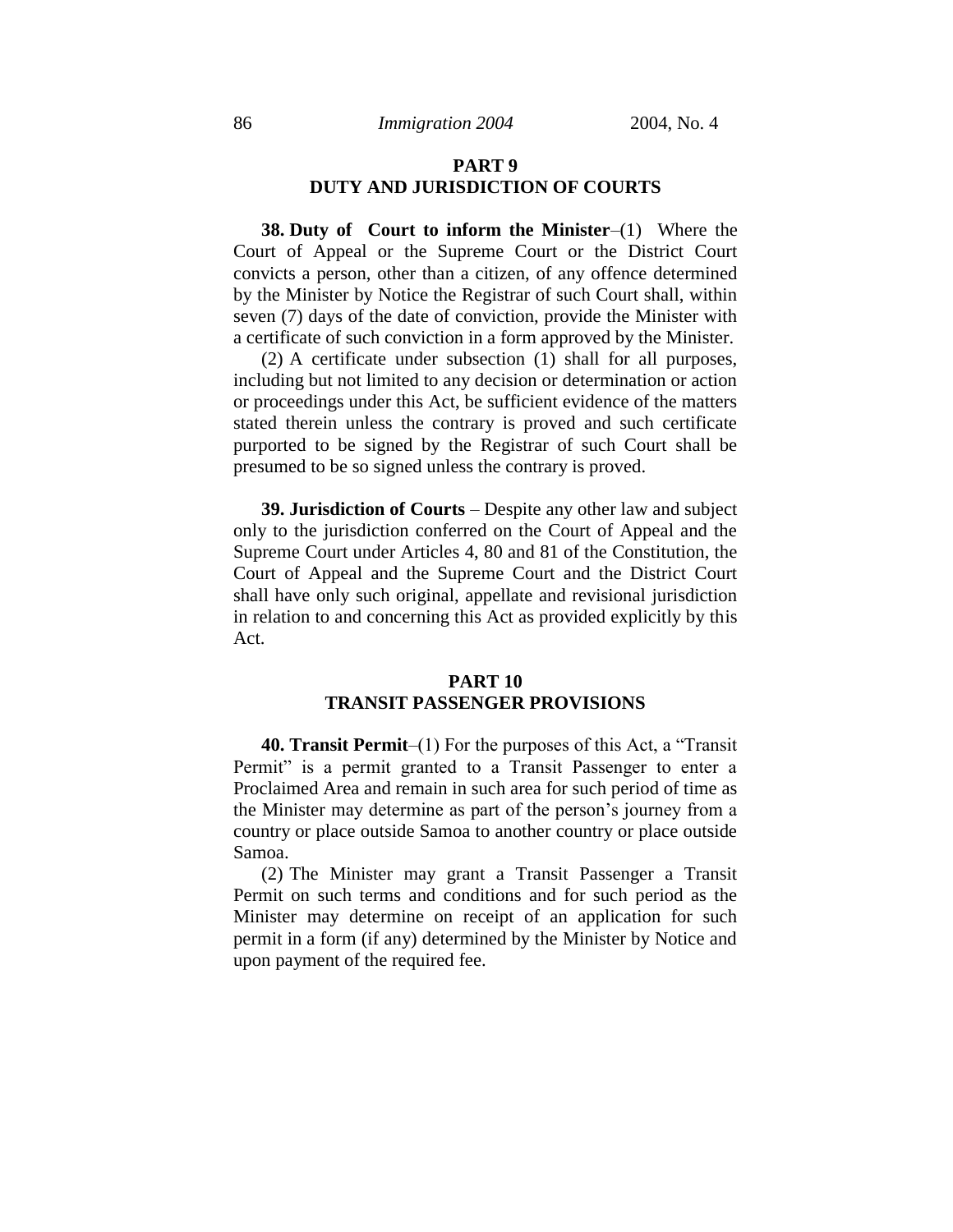(3) The Minister may, in the Minister's absolute discretion, cancel a Transit Permit.

(4) Where the Minister has cancelled a Transit Permit under subsection (3) the Minister shall cause the Transit Passenger to be advised (orally or in writing):

(a) of such cancellation; and

- (b) that the Transit Passenger is required not to enter Samoa and to depart forthwith from a Proclaimed Area on the next available ship or aircraft departing from Samoa; and
- (c) that any failure by the Transit Passenger to comply with the provisions of paragraph (b) constitutes an offence under this Act and shall be grounds for the person's immediate deportation.
- (5) Any Transit Passenger who:

(i) attempts to or enters Samoa; or

(ii) prior to the expiry or after cancellation of the passenger's Transit Permit fails to depart forthwith from a Proclaimed Area on the next available ship or aircraft,

commits an offence.

**41. Transit Passenger provisions**–(1) The Minister may require any Transit Passenger to:

- (a) enter and remain in a Proclaimed Area; and
- (b) transfer from one Proclaimed Area to another Proclaimed Area; and
- (c) obey any reasonable and lawful directions whilst such passenger is in transit; and
- (d) comply with the requirements of sections 5, 6, 7 and 8.

(2) Any Transit Passenger who attempts to breach or breaches any provision of subsection (1) commits an offence.

(3) Any person who aids and abets a Transit Passenger to attempt to breach or breach any of the provisions of subsection (1) or section 40(5) commits an offence.

(4) Any person who enters or remains in a Proclaimed Area without a Transit Permit or other authority of the Minister commits an offence.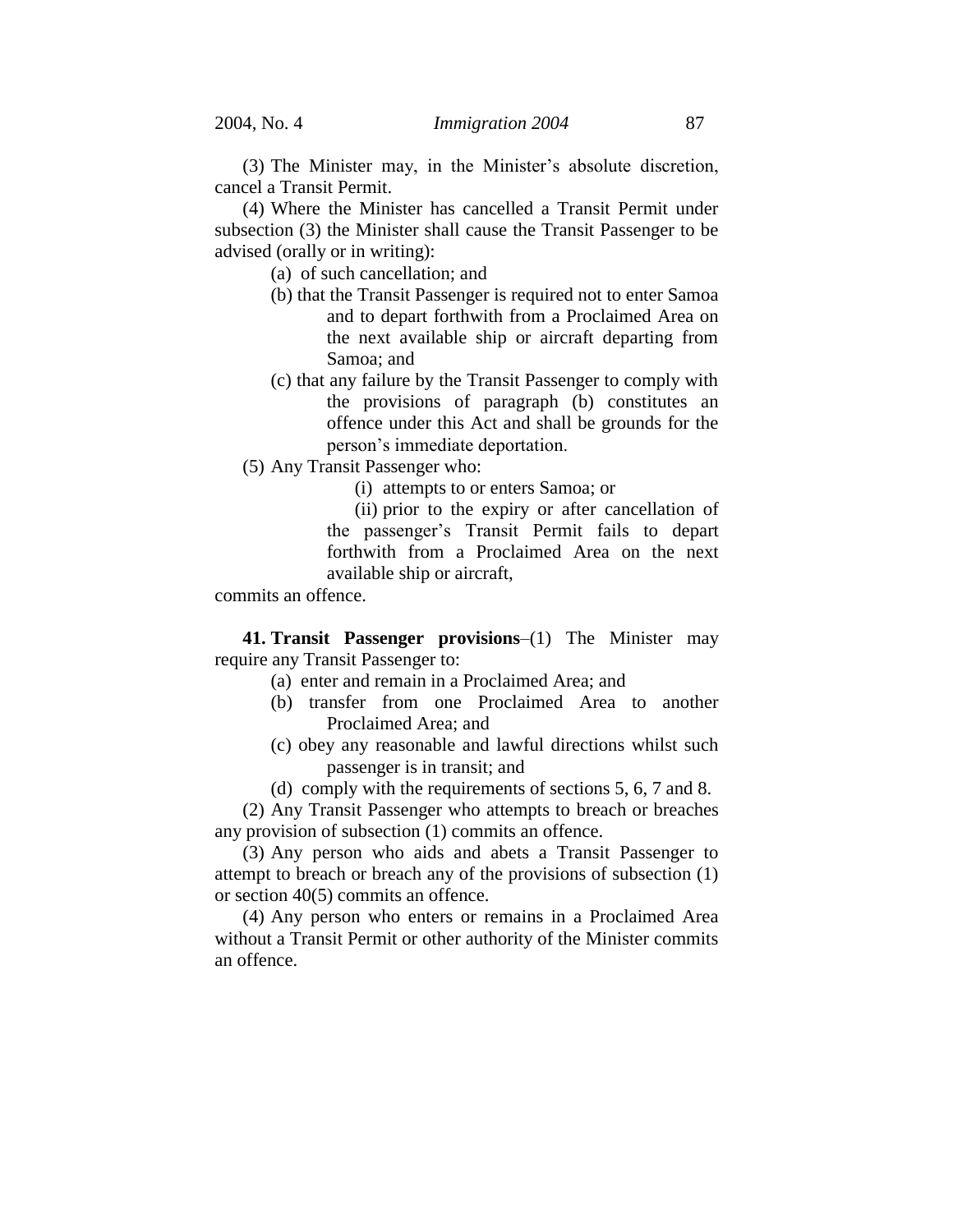**42. Transportation of Transit Passenger**–(1) The operator of any ship or aircraft from which a Transit Passenger disembarks into a Proclaimed Area or elsewhere shall be jointly and severally liable to convey such passenger from a Proclaimed Area or elsewhere or Samoa as the case may require, and pay to the Government any costs and expenses incurred by the Government in connection with the care, maintenance and treatment of such passenger and the passenger's removal from a Proclaimed Area or elsewhere or deportation from Samoa, as the case may be, and conveyance from a Proclaimed Area or elsewhere or Samoa on any ship or aircraft or other means of transportation.

(2) The amount of any costs and expenses referred to in subsection (1) shall be recoverable as a debt due to the Government in any Court of competent jurisdiction.

(3) The Minister may, in the Minister's discretion, direct that the whole or part of the costs and expenses referred to in subsection (1) shall be paid out of money appropriated for that purpose by the Legislative Assembly.

(4) The Minister may, in the Minister's discretion, direct any operator of a ship or aircraft about to leave Samoa to receive and retain a Transit Passenger using such force as may be reasonably necessary in the circumstances and to receive such passenger's escort (if any) and such passenger's dependants (if any) on board such ship or aircraft, as the case may be, and afford the passenger, the escort and any of the person's dependants passage to the country or place designated by the Minister and provide proper accommodation and maintenance for such persons during the journey.

(5) If such operator fails to comply with a direction by the Minister under subsection 4, the operator commits an offence.

# **PART 11 MISCELLANEOUS**

**43. Powers** – The Government, Cabinet, the Minister, the Minister of Finance, the Minister of Commerce, Industry and Labour, the Chief Executive Officer of the Ministry of Commerce,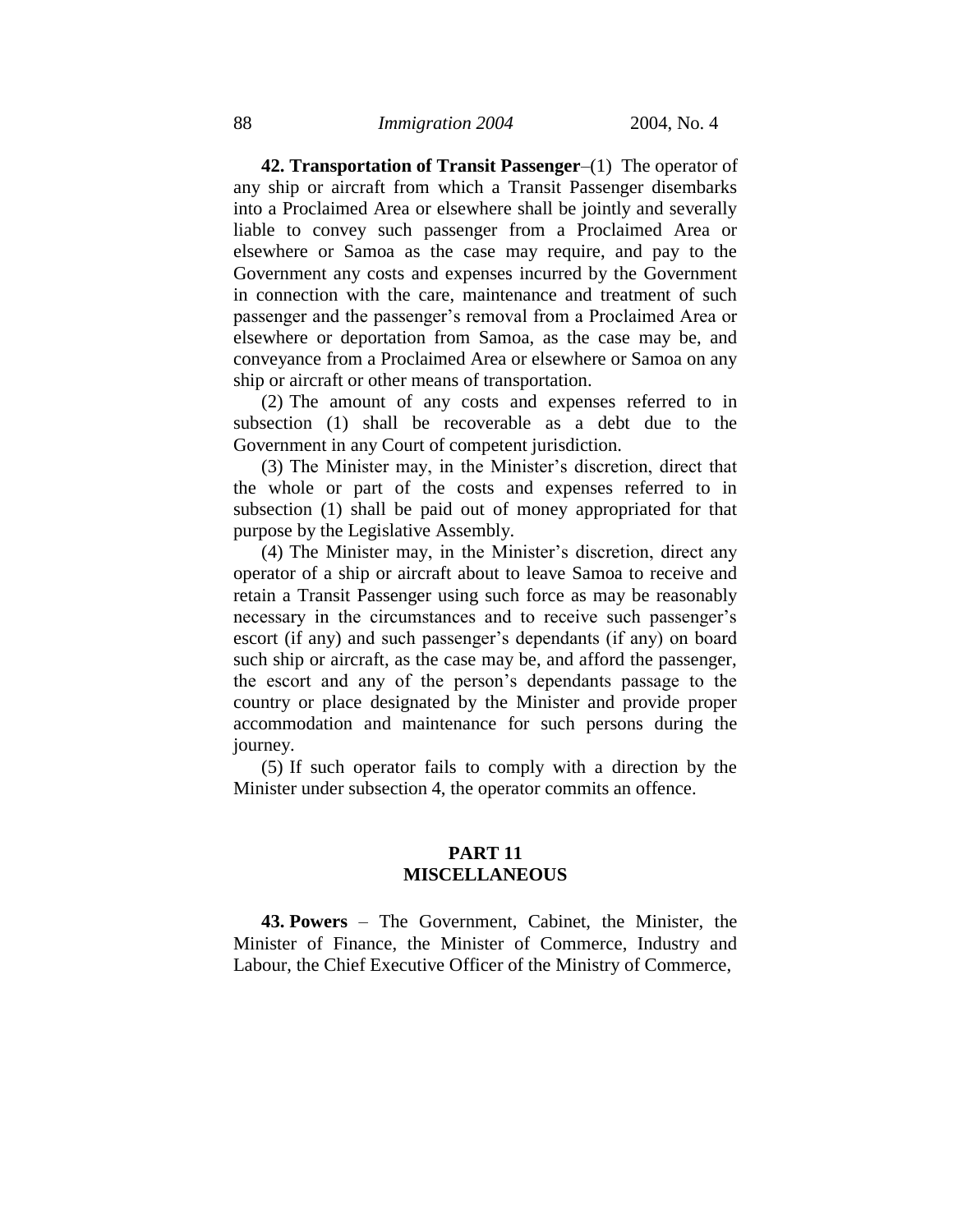Industry and Labour, an Officer, a member of the Police Service, a Court, any Judge of a Court and a Registrar and Assistant Registrar of a Court and any person or body or authority acting under authority of this Act shall have such powers as necessary to exercise any power, function authority, duty or other act of authority conferred on such person or body or authority under this Act.

**44. Delegation by Minister**–(1) The Minister may, from time to time by writing under the Minister's hand, either generally or specially, and subject to any restrictions or conditions which the Minister thinks fit to impose, authorize any person , including any person outside Samoa, to exercise all or any powers and functions of the Minister under this Act, save for this power of delegation, and in every such case the provisions of this Act, so far as they are applicable, and with any necessary modifications, apply accordingly.

(2) In the exercise of any power and function delegated under subsection (1) the person to whom such power and function are delegated shall act in accordance with any restrictions or conditions imposed by the Minister.

(3) Any delegation under this section may be given to a specified person or to persons of a specified class or may be given to the holder or holders for the time being of a specified office or appointment or class of offices or appointments.

(4) Every delegation under this section shall be revocable at will and no such delegation shall prevent the exercise of any power or function by the Minister.

(5) Every delegation under this section shall, until revoked, continue in force according to its tenor, notwithstanding that the Minister by whom it was made has ceased to hold office and shall continue to have effect as if made by the successor in office of that Minister.

**45. Delegation by Chief Executive Officer of the Ministry of Commerce, Industry and Labour**–(1) The Chief Executive Officer of the Ministry of Commerce, Industry and Labour may delegate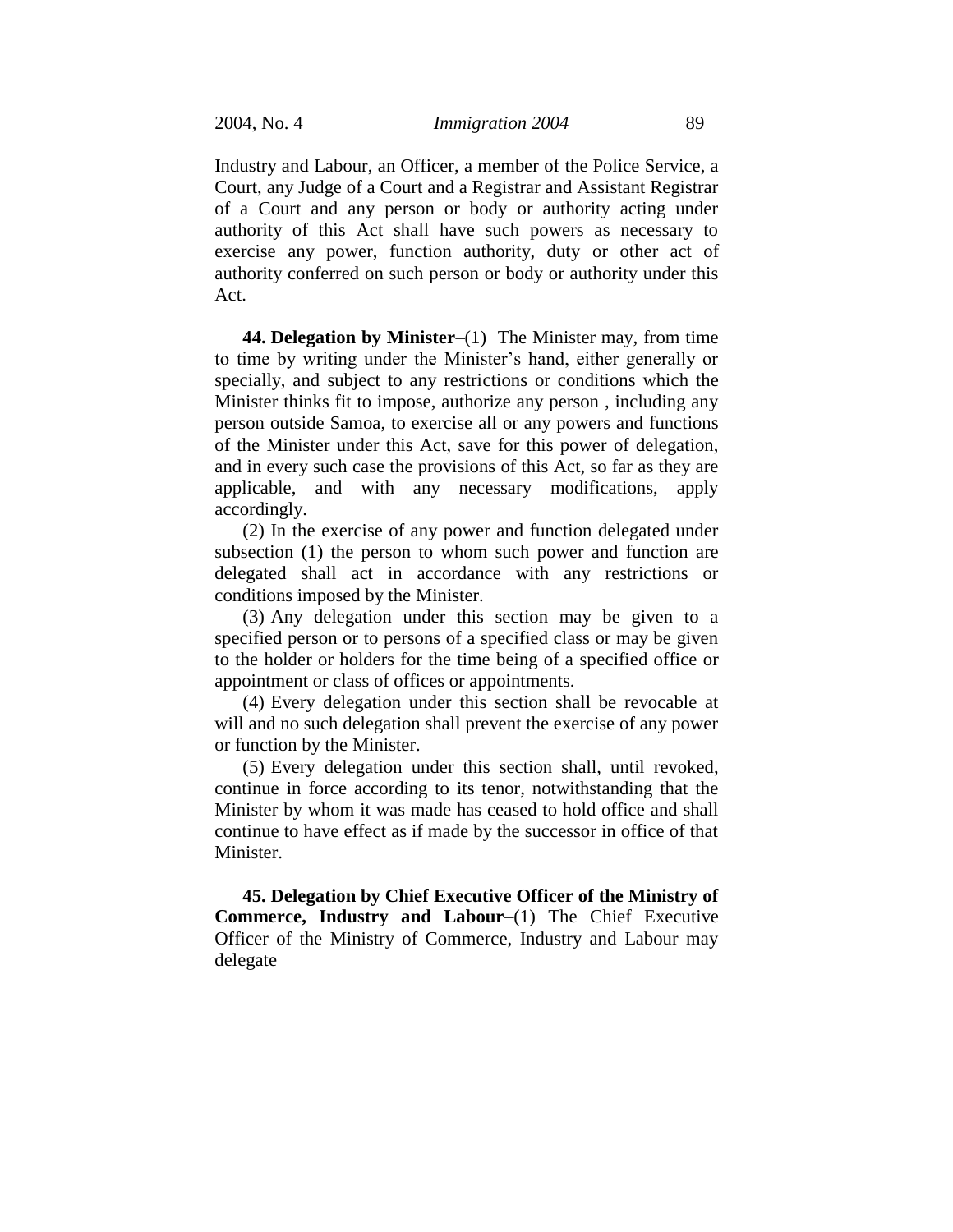any of the Chief Executive Officer's power and function under Part 8 to any officer of the Ministry of Commerce, Industry and Labour.

(2) Every delegation under subsection (1) shall be revocable at will and no such delegation shall prevent the exercise of any power or function by the Chief Executive Officer.

(3) Every delegation under subsection (1) shall, until revoked, continue in force notwithstanding that the Chief Executive Officer by whom it was made has ceased to hold office and shall continue to have effect as if made by the successor in office of that Chief Executive Officer.

**46. Duty to co-operate** – The Chief Executive Officers (howsoever called) and the officers and members of all Ministries and Agencies of the Government, including but not limited to the Police Service, Customs, Quarantine, Samoa Ports Authority, Samoa Airports Authority and the Ministry of Health, shall cooperate with and provide mutual support and assistance to the Minister and any person acting under the authority of the Minister concerning any matter under this Act.

**47. Evidence by Certificate**–(1) In any proceedings under or concerning this Act, the Minister may provide a Court or other lawful authority with a Certificate of Evidence, in a form approved by the Minister, concerning:

- (a) any application for an Entry Permit and any Entry Permit;
- (b) any passport or other travel document;
- (c) citizenship of Samoa or any other country or place;
- (d) any cancellation of an Entry Permit;
- (e) any Deportation Order;
- (f) any Departure Prohibition Order;
- (g) any Prohibited Immigrant;
- (h) any Transit Permit; and
- (i) any other matter determined by the Minister by Notice.

(2) A Certificate of Evidence under subsection (1) signed by the Minister shall be sufficient evidence of the matters stated in the Certificate unless the contrary is proved, and such certificate purported to be signed by the Minister shall be presumed to be so signed unless the contrary is proved.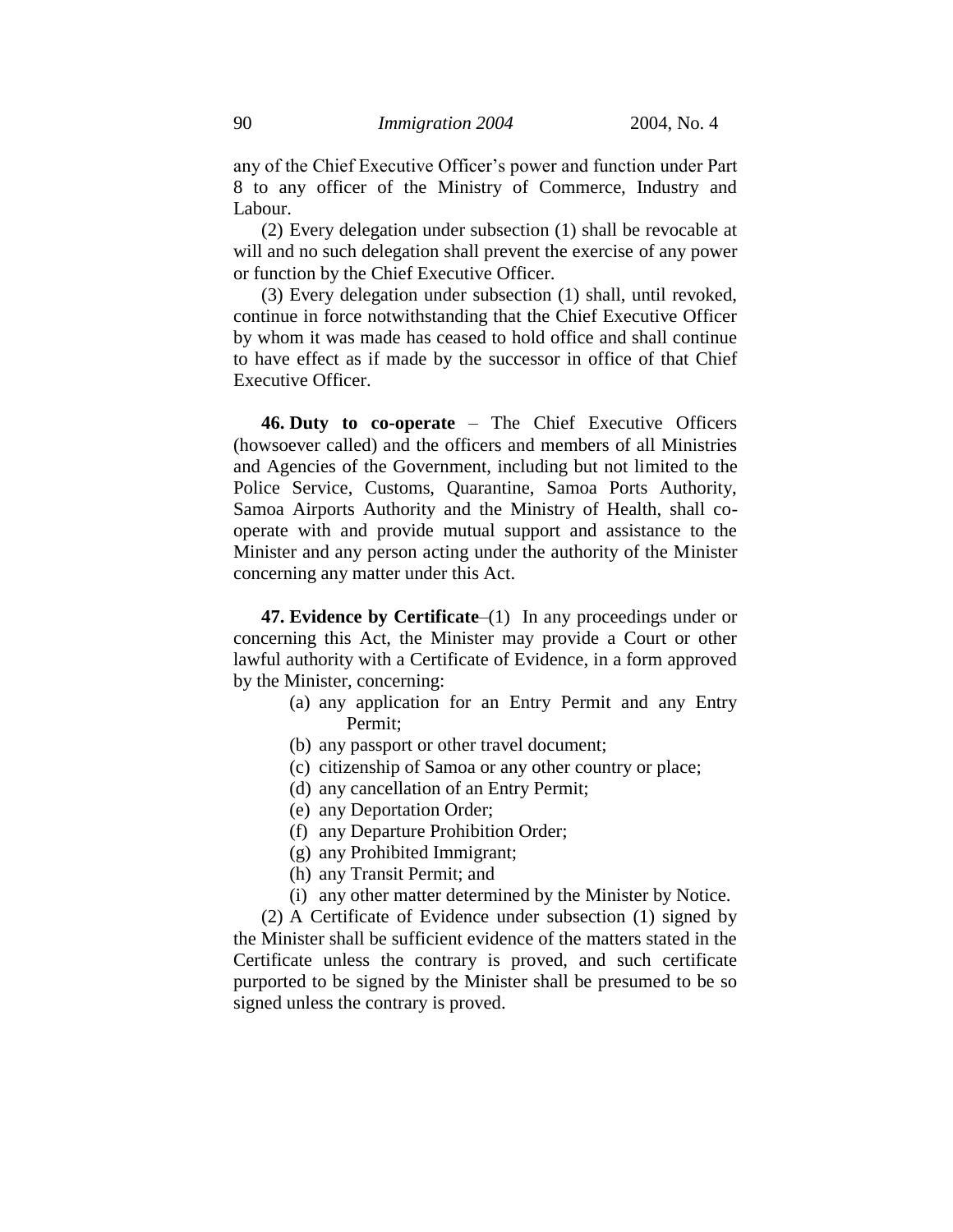**48. Minister to determine fees and charges**–(1) The Minister may by Notice determine fees and charges concerning:

- (a) any application made under this Act;
- (b) the issue of any Entry Permit and Transit Permit;
- (c) the issue of any document under this Act; and
- (d) the provision of any service or facility to the operator of any ship or aircraft arriving in or departing from Samoa; and
- (e) the exercise of any power or function under this Act.

(2) Any fee or charge under subsection (1) shall be nonrefundable unless the Minister determines otherwise.

**49. Offences and Penalties**–(1) Any person who attempts to act or acts in contravention of or fails to comply with any of the provisions of this Act or any of the conditions lawfully imposed in pursuance of the provisions of this Act or any lawful order or requirement of the Minister or person acting under the authority of the Minister or a Court, or aids or abets in any such contravention, or harbours any person whom the person knows, or has reasonable grounds to believe has acted in contravention of this Act, commits an offence.

- (2) Any person who:
	- (a) refuses to truthfully answer any question put to the person by the Minister or person acting under authority of the Minister or withholds or refuses to give any information in the person's knowledge or possession or to produce any document which the person is lawfully required to give or produce; or
	- (b) knowingly makes any false or misleading or incomplete declaration, return or statement for the purpose of obtaining or assisting another person to obtain any Entry Permit or Transit Permit or Departure Prohibition Order; or
	- (c) alters any Entry Permit or Transit Permit or Departure Prohibition Order or copy of an Entry Permit or Transit Permit or Departure Prohibition Order issued under this Act; or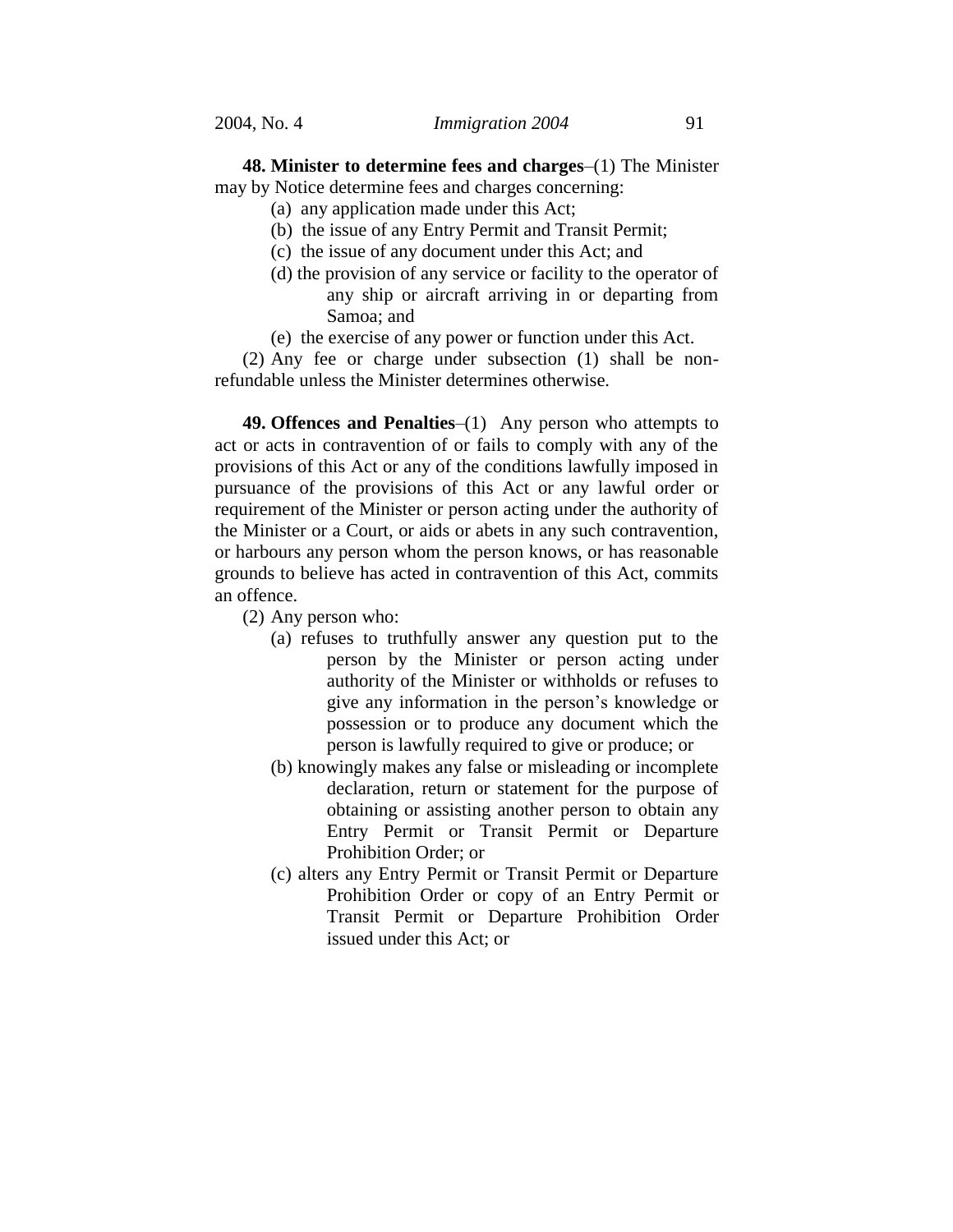- (d) wilfully obstructs the Minister or any person, including but not limited to any Officer or member of the Police Service, acting under the authority of the Minister under this Act; or
- (e) knowingly uses or has in the person's possession any forged passport, other travel document, Entry Permit, Transit Permit, Departure Prohibition Order, certificate or other document, or any passport or document on which any visa or Entry Permit or Transit Permit or endorsement has been forged, or any passport, other travel document, Entry Permit, Transit Permit, Departure Prohibition Order, certificate or other document which has been altered without lawful authority,

commits an offence.

(3) Notwithstanding any other law and this Act, if any person admits in writing that the person has committed any offence under this Act and requests that the offence be dealt with summarily by the Minister, the Minister may, at any time before an information has been laid in respect of the offence, accept from that person such sum, not exceeding 50 penalty units, as the Minister thinks just in the circumstances of the case, in full satisfaction of any fine or other penalty to which that person would otherwise be liable under this Act.

(4) Any sum accepted by the Minister under subsection (3) shall be paid into such fund or account as the Minister of Finance may determine by Notice.

(5) If the Minister accepts such sum pursuant to subsection (3) the offender shall not be liable to be prosecuted for the offence in respect of which the payment was made.

(6) The penalties for offences under this Act shall be as stated in Schedule I and may be amended by regulation.

**50. Seizure of ship and aircraft**–(1) Where any Prohibited Immigrant or Transit Passenger disembarks in a Proclaimed Area or elsewhere or in Samoa from any ship or aircraft and the operator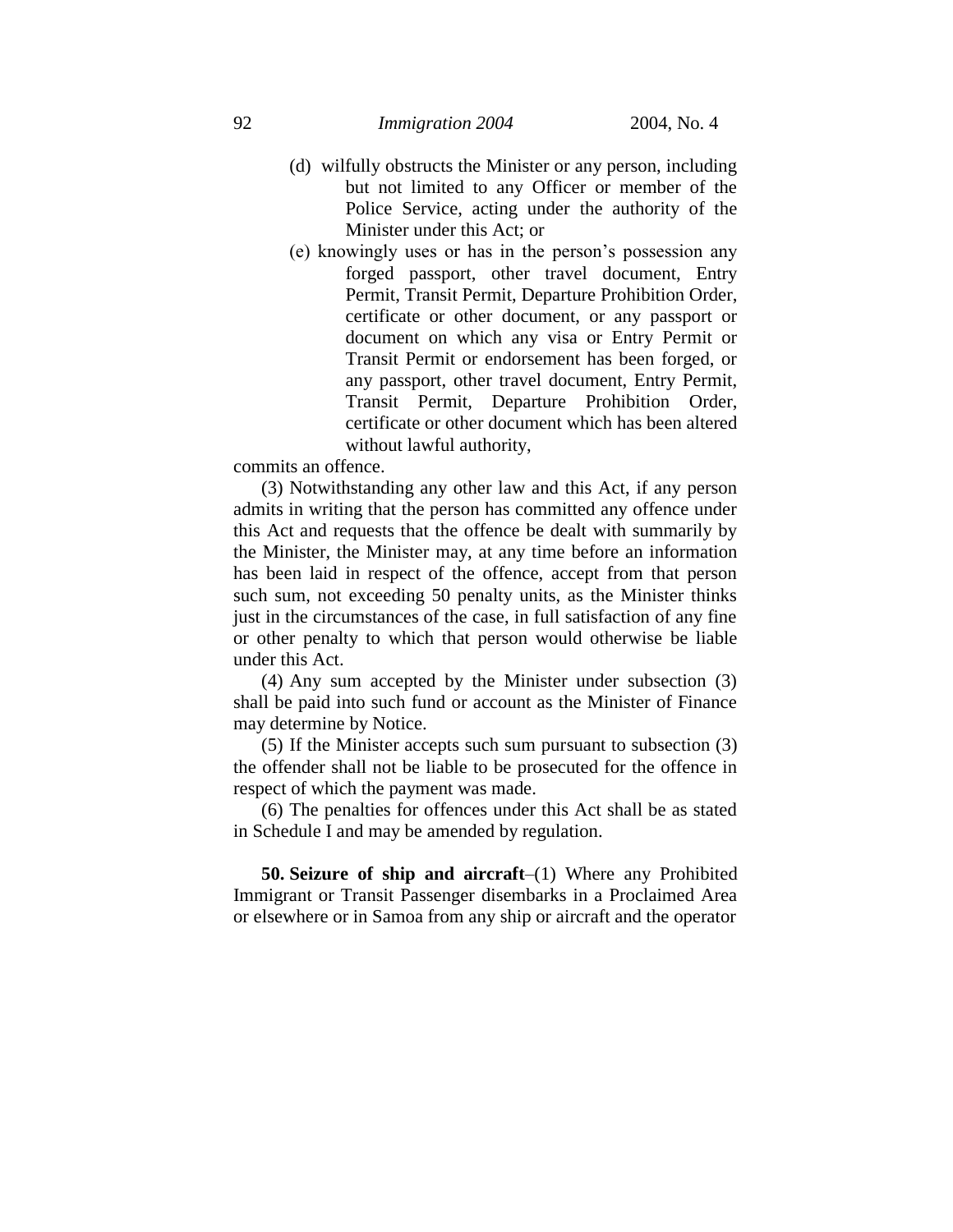of that ship or aircraft is convicted of an offence under this Act, then, in addition to any other penalty, that ship or aircraft may, by order of the Court, be detained until provision has been made by the operator, to the satisfaction of the Minister for the conveyance of the Prohibited Immigrant or Transit Passenger out of the Proclaimed Area or elsewhere or Samoa, as the case may be.

(2) Where any fine is imposed under the provisions of this Act upon any operator of any ship or aircraft that ship or aircraft may by order of the Court which imposed such fine be detained until the fine has been paid and it shall be lawful for the Court, after imposing any such fine, to order execution against that ship or aircraft in satisfaction of such fine.

**51. Powers of Officers** – (1) Despite any other law, in addition to any other powers which Officers have under this Act the Minister may authorise in writing Officers and members of the Police Service to:

- (a) enter, using such force as may be reasonably necessary in the circumstances, any land or place or building or dwelling house or ship or aircraft or vehicle or structure and search for and arrest any person, other than a citizen, who has entered or remains in Samoa in breach of this Act or any other law;
- (b) require any person to produce evidence of the person's identity and the person's authority for being in Samoa;
- (c) require any person to answer any question concerning any matter under or concerning this Act.

(2) Any person who being required to perform an act or function or duty under this section:

- (a) refuses or fails to do so without lawful excuse; or
- (b) provides false or misleading or incomplete information or documents to any Officer or member of the Police Service without lawful excuse,

commits an offence.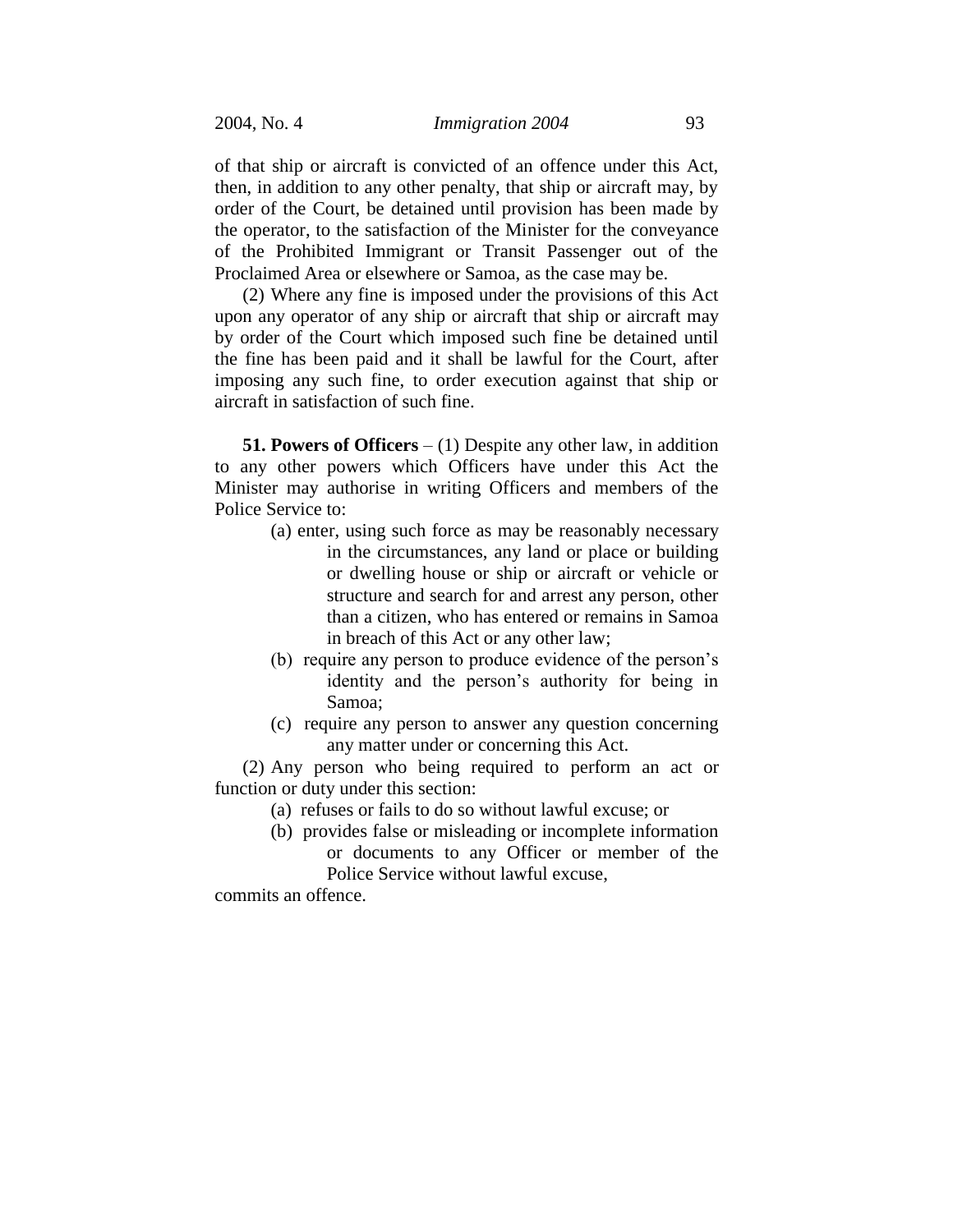**52. Administrative Review –** Despite the provisions of this Act, the Minister by Notice may provide a system of administrative review of any determination, act or omission by any Officer or other person acting under the authority of the Minister under this Act.

**53. Establishment, maintenance and protection of registers and other data–**(1) The Minister may by Notice establish and cause to be maintained such registers, information systems and data bases, in such form or forms as the Minister may determine, including but not limited to computer – based and electronic forms, for the purposes of this Act.

- (2) No person shall:
	- (a) attempt to access or access such registers, information systems and data bases; or
	- (b) attempt to disclose or alter or disclose or alter any information held in such registers, information systems and data bases,

without the authority of the Minister.

(3) Any person who breaches any of the provisions of subsection (2) commits an offence.

**54. Service of notices**-(1) Where under this Act a notice or other document is required or permitted to be served on any person it may be served:

- (a) by delivering it personally to the person; or
- (b) by leaving it at the address in Samoa nominated by the person in any application made to the Minister with a person apparently over the age of 16 years; or
- (c) by sending it by pre-paid post addressed to the person at the postal address in Samoa nominated by the person in any application made to the Minister.

(2) Any notice or other document served on a person in accordance with subsection (1)(b) and (c) shall be deemed to have come to the attention of the person three days after service.

**55. Regulations**–(1) The Head of State, acting on the advice of Cabinet, may make regulations providing for such matters as are contemplated by or necessary for giving full effect to the provisions of this Act and for the due administration thereof.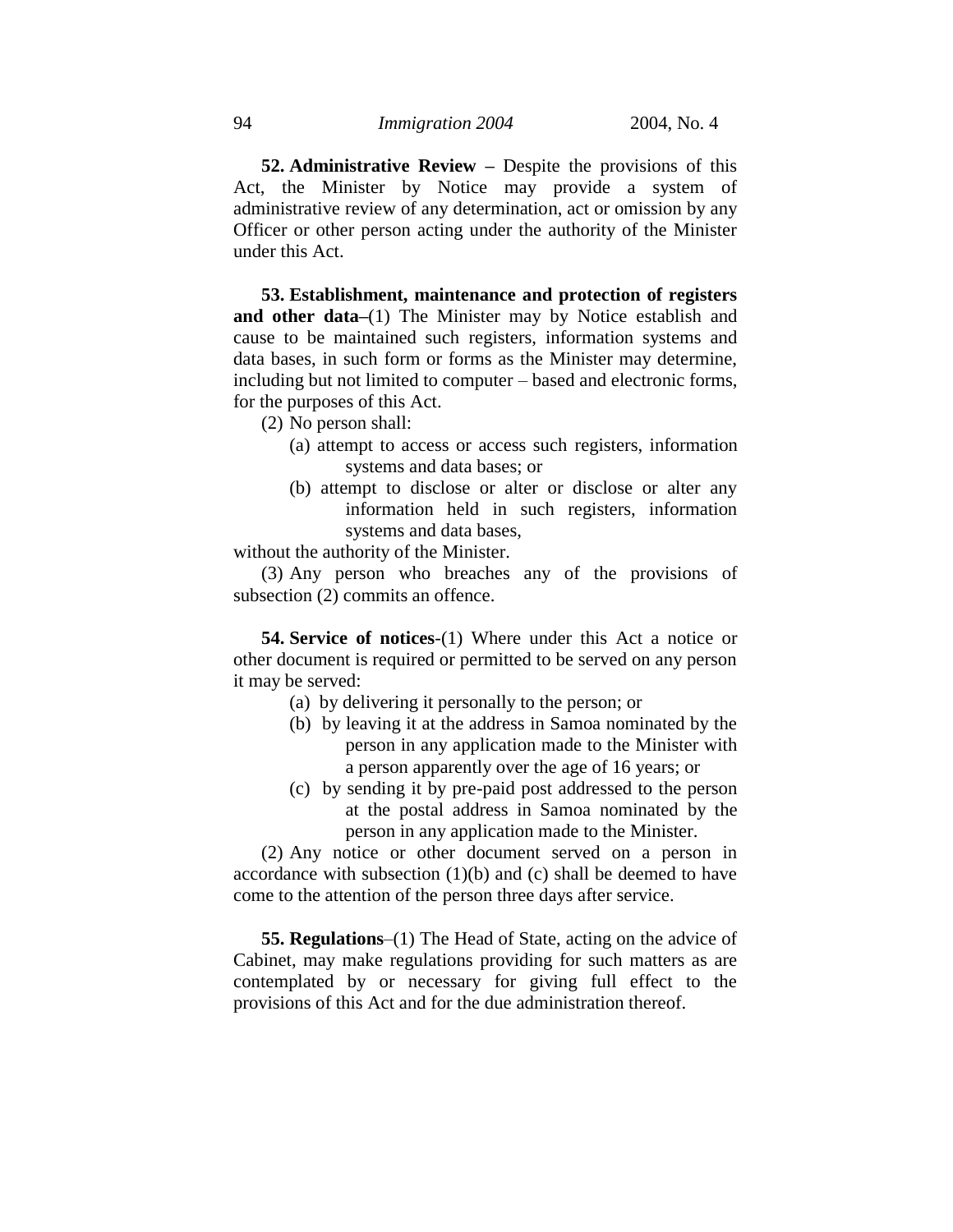(2) Without limiting the general power conferred by subsection (1), regulations may be made for all or any of the following purposes:

- (a) providing for the inspection of ships and aircraft, their passengers, crews and papers in order to enforce the provisions and prevent evasions of this Act;
- (b) the creation of offences and the setting of penalties for breaches of such offences, including imprisonment for a term not exceeding 12 months or a fine not exceeding 200 penalty units, or both;
- (c) co-operation, including but not limited to the exchange of information, with any country and international or regional organization; and
- (d) the control and regulation of agents acting upon behalf of any person making an application under this Act.

**56. Savings and transitional arrangements**-(1) Every document and act of authority so far as they are subsisting or in force at the time of the repeal of the Immigration Act 1966 shall continue and have effect under the corresponding provisions of this Act until such time as they are altered or amended or cancelled , as the case may require, under the provisions of this Act.

(2) Every Departure Prohibition Order made under the Permits and Passports Act 1978 so far as it is subsisting or in force at the time of the repeal of section 3 of such Act shall continue and have effect under the corresponding provisions of this Act until such time as they are altered or amended or cancelled, as the case may require, under the provisions of this Act.

(3) Every work permit made under the Labour and Employment Act 1972 so far as it is subsisting or in force at the time of the deletion of Part VIA and section 42(2)(j) of such Act shall continue and have effect under the corresponding provisions of this Act until it is altered or amended or cancelled, as the case may require, under the provisions of this Act.

(4) Despite the provisions of this Act, all applications and other matters arising out of or under the provisions of the Immigration Act 1966 and section 3 of the Permits and Passports Act 1978 and Part VIA of the Labour and Employment Act 1972 which are not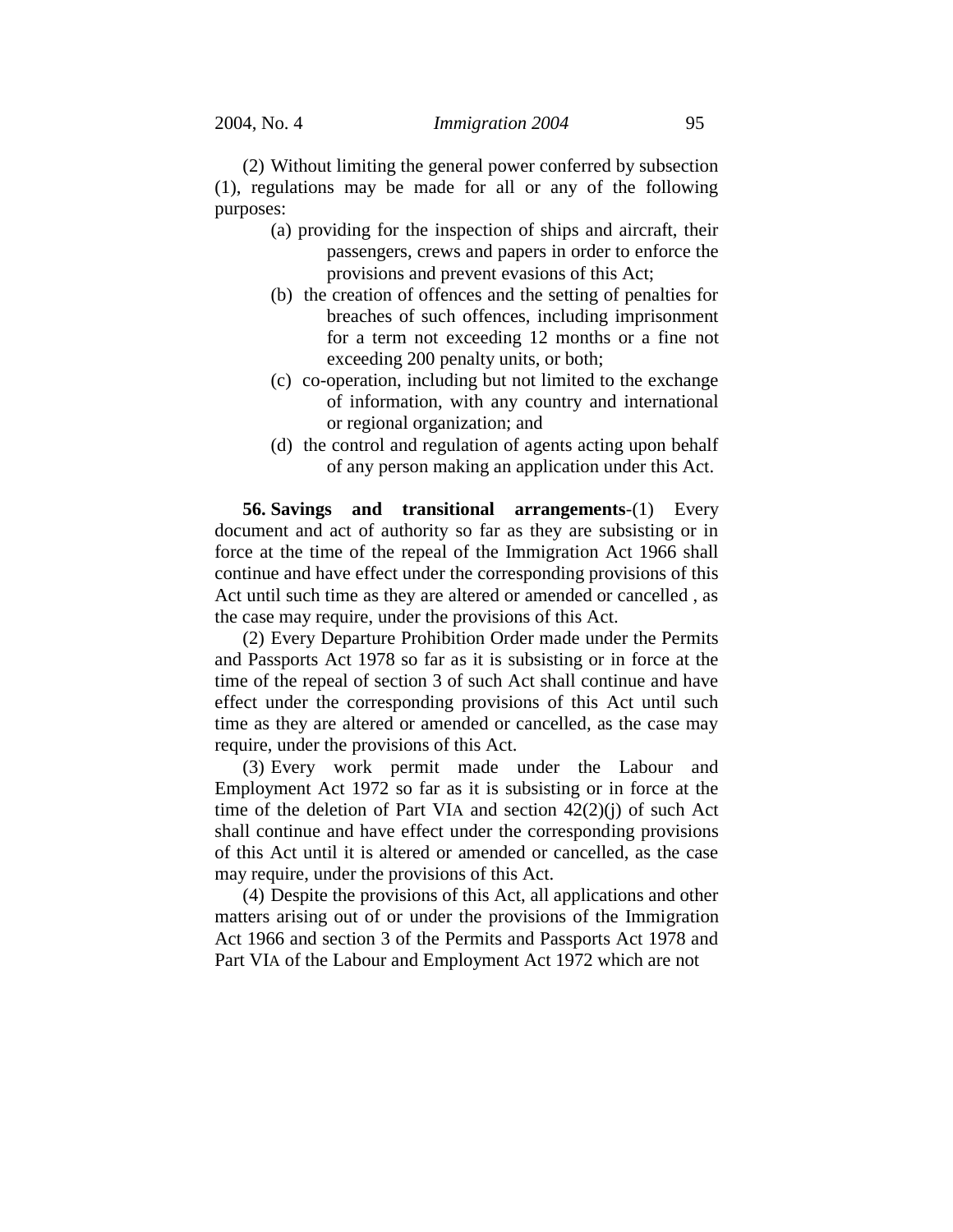determined or otherwise dealt with under such provisions at the date of the commencement of this Act shall be determined or otherwise dealt with under the corresponding provisions of this Act with such modifications, adaptations and alterations as the Minister may determine.

(5) Despite the provisions of this Act, where this Act does not provide or provides insufficient or inadequate provision for the transition from the Immigration Act 1966 and section 3 of the Permits and Passports Act 1978 and Part VI of the Labour and Employment Act 1972 to this Act, the Minister by Notice may make such provisions as the Minister deems necessary in order for all matters under or concerning the Immigration Act 1966 and section 3 of the Permits and Passports Act 1978 and Part VIA of the Labour and Employment Act 1972 and this Act to be properly and effectively determined or otherwise dealt with.

**57. Repeal and Consequential amendments**–(1) The Acts, Regulations and other Acts of Authority in Schedule II are repealed or amended in accordance with the provisions of the Schedule.

(2) Any reference to any provision or matter under or concerning the Immigration Act 1966 in any enactment, other than the enactments referred to in Schedule II, shall be taken for all purposes as a reference to the corresponding provision or matter in this Act, unless the Minister by Notice determines otherwise.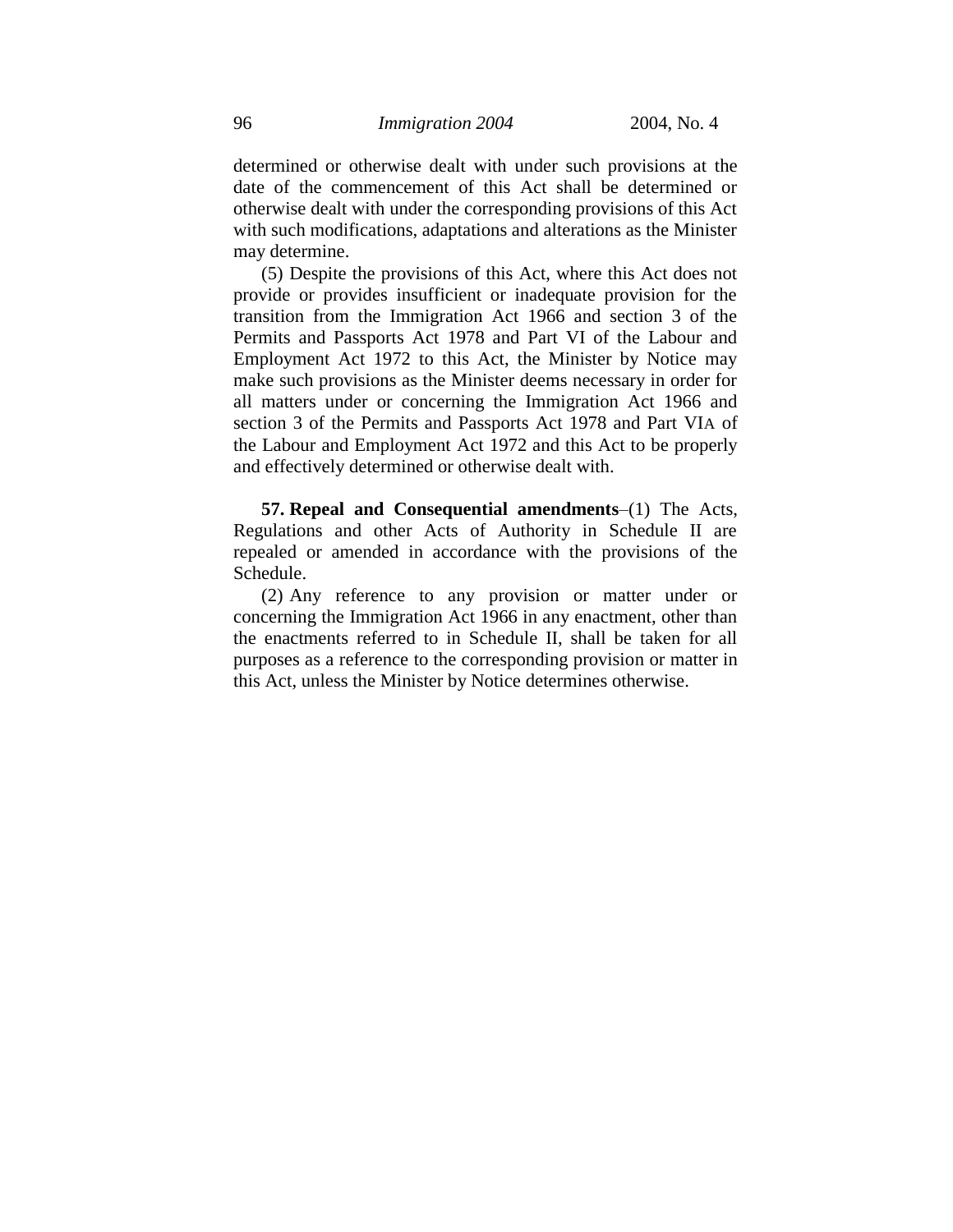# **SCHEDULE I** [section 49 (6)]

# **Penalties**

| <b>Offence</b> | <b>Penalty</b>                   |
|----------------|----------------------------------|
|                | * A fine or term of imprisonment |
|                | or both up to a maximum of :     |

| 1.  | Section $4(1)$   | 100 penalty units              |
|-----|------------------|--------------------------------|
| 2.  | Section $4(2)$   | 100 penalty units              |
| 3.  | Section $5(2)$   | 100 penalty units              |
| 4.  | Section $6(3)$   | 100 penalty units              |
| 5.  | Section $7(4)$   | 100 penalty units              |
| 6.  | Section $8(2)$   | 100 penalty units              |
| 7.  | Section $9(8)$   | 200 penalty units or 12 months |
|     |                  | imprisonment or both           |
| 8.  | Section 10 $(3)$ | 100 penalty units              |
| 9.  | Section 18 $(2)$ | 200 penalty units or 12 months |
|     |                  | imprisonment or both           |
| 10. | Section 26 $(6)$ | 100 penalty units or 6 months  |
|     |                  | imprisonment or both           |
| 11. | Section 31 $(1)$ | 200 penalty units or 12        |
|     |                  | months imprisonment or both    |
| 12. | Section 31 $(2)$ | 200 penalty units or 12        |
|     |                  | months imprisonment or both    |
| 13. | Section $34(5)$  | 200 penalty units or 12        |
|     |                  | months imprisonment or both    |
| 14. | Section 35 $(2)$ | 100 penalty units or 6 months  |
|     |                  | imprisonment or both           |
| 15. | Section $35(4)$  | 100 penalty units or 6 months  |
|     |                  | imprisonment or both           |
| 16. | Section 40 $(5)$ | 100 penalty units              |
| 17. | Section 41 $(2)$ | 100 penalty units              |
| 18. | Section 41 $(3)$ | 100 penalty units              |
| 19. | Section 41 $(4)$ | 100 penalty units              |
| 20. | Section 42 $(5)$ | 200 penalty units or 12        |
|     |                  | months imprisonment or both    |